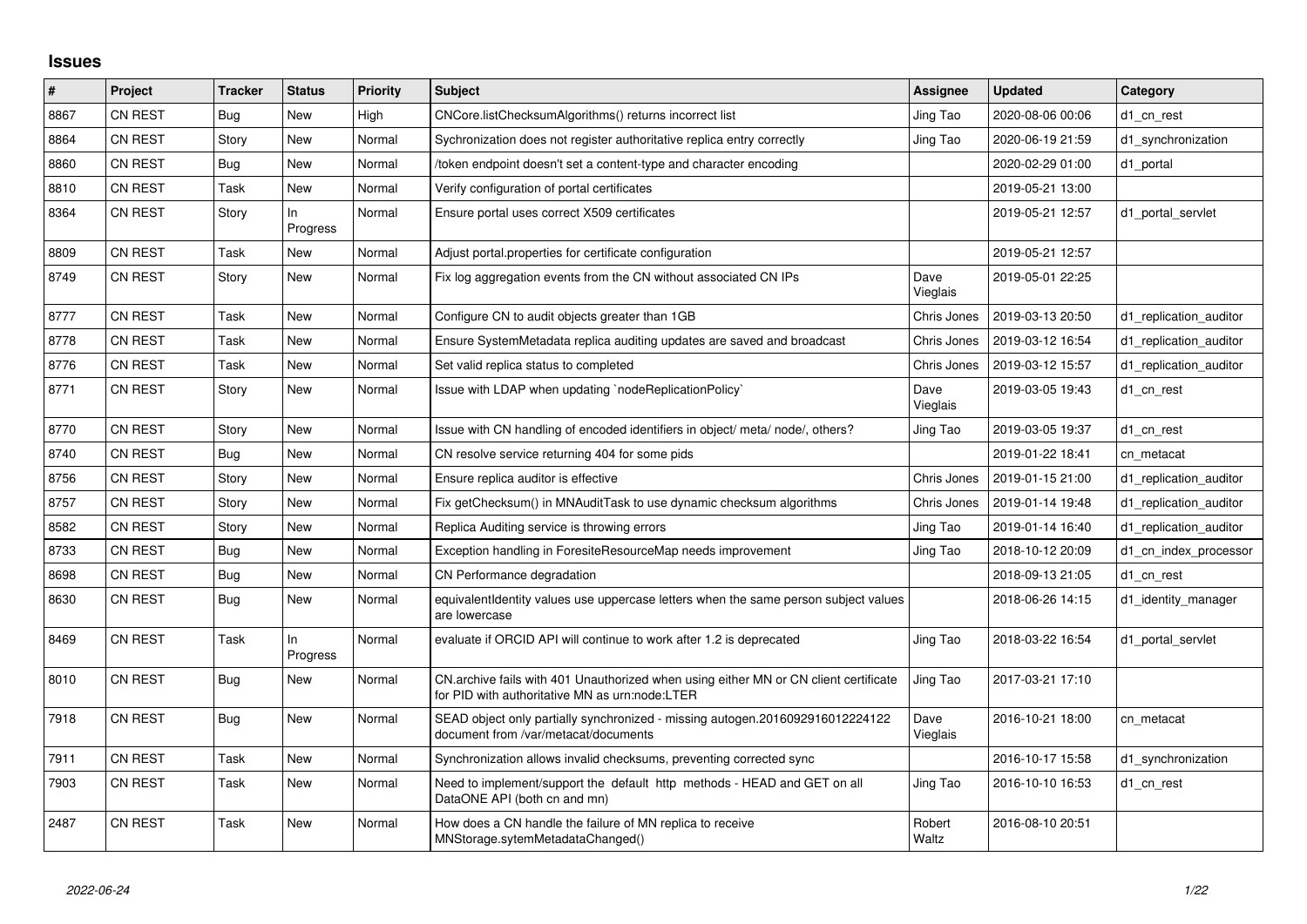| #    | Project        | <b>Tracker</b> | <b>Status</b>   | <b>Priority</b> | Subject                                                                                                                           | <b>Assignee</b>   | <b>Updated</b>   | Category             |
|------|----------------|----------------|-----------------|-----------------|-----------------------------------------------------------------------------------------------------------------------------------|-------------------|------------------|----------------------|
| 7687 | <b>CN REST</b> | <b>Bug</b>     | New             | Normal          | Synchronization unable to change BaseURLs upon updateNodeCapabilities<br>notification                                             | Rob Nahf          | 2016-07-22 19:22 | d1_synchronization   |
| 7849 | <b>CN REST</b> | Task           | New             | Normal          | Improve exception messages when cascading SSL derived exceptions                                                                  | Rob Nahf          | 2016-07-19 17:23 |                      |
| 7750 | <b>CN REST</b> | Task           | New             | Normal          | apply business rules on the CN that Subject strings will be stripped of leading and<br>trailing whitespace                        |                   | 2016-04-26 17:30 |                      |
| 7746 | <b>CN REST</b> | Bug            | In<br>Progress  | Normal          | Node registration update fails when <contactsubject> spans multiple lines</contactsubject>                                        | Rob Nahf          | 2016-04-26 17:30 | d1_cn_noderegistry   |
| 7489 | CN REST        | Bug            | <b>New</b>      | Normal          | processing daemon common-logging misconfigured                                                                                    | Robert<br>Waltz   | 2016-01-21 17:18 | d1_cn_process_daemon |
| 7571 | <b>CN REST</b> | Task           | New             | Normal          | Description for error code 401, detail code 4957 is misleading in some cases                                                      |                   | 2016-01-05 16:25 |                      |
| 7440 | <b>CN REST</b> | <b>Bug</b>     | <b>New</b>      | Normal          | Non-discernable error during synchronization affecting (mostly)<br>urn:node:mnTestAEKOS - "Client is shutdown."                   |                   | 2015-10-20 14:46 |                      |
| 7301 | CN REST        | <b>Bug</b>     | <b>New</b>      | Normal          | CN-stage allows connections to a MN that is operating a self-signed SSL server<br>certificate                                     |                   | 2015-08-19 03:46 |                      |
| 7161 | <b>CN REST</b> | <b>Bug</b>     | <b>New</b>      | Normal          | TERN object fails to be indexed by Solr, but successfully synchronized                                                            |                   | 2015-06-05 18:04 | d1_synchronization   |
| 7096 | CN REST        | Task           | <b>New</b>      | Normal          | Unexpectedly closed streams / disconnects on UNM network                                                                          | Dave<br>Vieglais  | 2015-05-12 17:49 |                      |
| 1412 | <b>CN REST</b> | Task           | New             | Normal          | MN health check performed by CN                                                                                                   | Robert<br>Waltz   | 2015-01-19 23:06 |                      |
| 5739 | <b>CN REST</b> | <b>Bug</b>     | <b>New</b>      | Normal          | LDAP upgrades fail with purge of dataone-cn-os-core                                                                               | Robert<br>Waltz   | 2015-01-19 23:05 |                      |
| 2168 | <b>CN REST</b> | Task           | New             | Normal          | Design UI for identity validation                                                                                                 | Ben<br>Leinfelder | 2015-01-19 22:59 |                      |
| 1479 | CN REST        | Task           | In.<br>Progress | Normal          | Design web UI for validating newly created identities                                                                             | Ben<br>Leinfelder | 2015-01-19 22:59 |                      |
| 2415 | <b>CN REST</b> | Task           | New             | Normal          | Implement exceptions for log endpoint                                                                                             | Robert<br>Waltz   | 2015-01-19 22:49 |                      |
| 2414 | <b>CN REST</b> | Task           | <b>New</b>      | Normal          | Implement exceptions for search/solr endoint                                                                                      | Skye<br>Roseboom  | 2015-01-19 22:49 |                      |
| 8583 | DataONE API    | Feature        | New             | Normal          | Provide some mechanism for diagnosing correctness of MN certificates                                                              | Dave<br>Vieglais  | 2018-05-02 03:18 |                      |
| 8529 | DataONE API    | Task           | New             | Normal          | Add field to Solr index that includes the obsolescence chain                                                                      |                   | 2018-04-10 05:21 |                      |
| 8528 | DataONE API    | Task           | New             | Normal          | Add MNRead.getVersions, CNRead.getVersions                                                                                        |                   | 2018-04-03 19:26 |                      |
| 1644 | DataONE API    | Story          | New             | Normal          | Develop an object format creation policy                                                                                          |                   | 2018-01-17 20:46 |                      |
| 7839 | DataONE API    | Task           | <b>New</b>      | Normal          | Online documentation places synchronize in CNRead api                                                                             | Dave<br>Vieglais  | 2016-12-21 09:04 | api_documentation    |
| 7838 | DataONE API    | Task           | New             | Normal          | Modify the obsolescence chain process to accommodate the use case where both<br>old and new PIDs are present on the CN for v1 MNs | Dave<br>Vieglais  | 2016-06-29 02:20 |                      |
| 7578 | DataONE API    | <b>Bug</b>     | New             | Normal          | Fix 404 link to d1_instance_generator folder in documentation                                                                     |                   | 2016-01-08 22:01 | api_documentation    |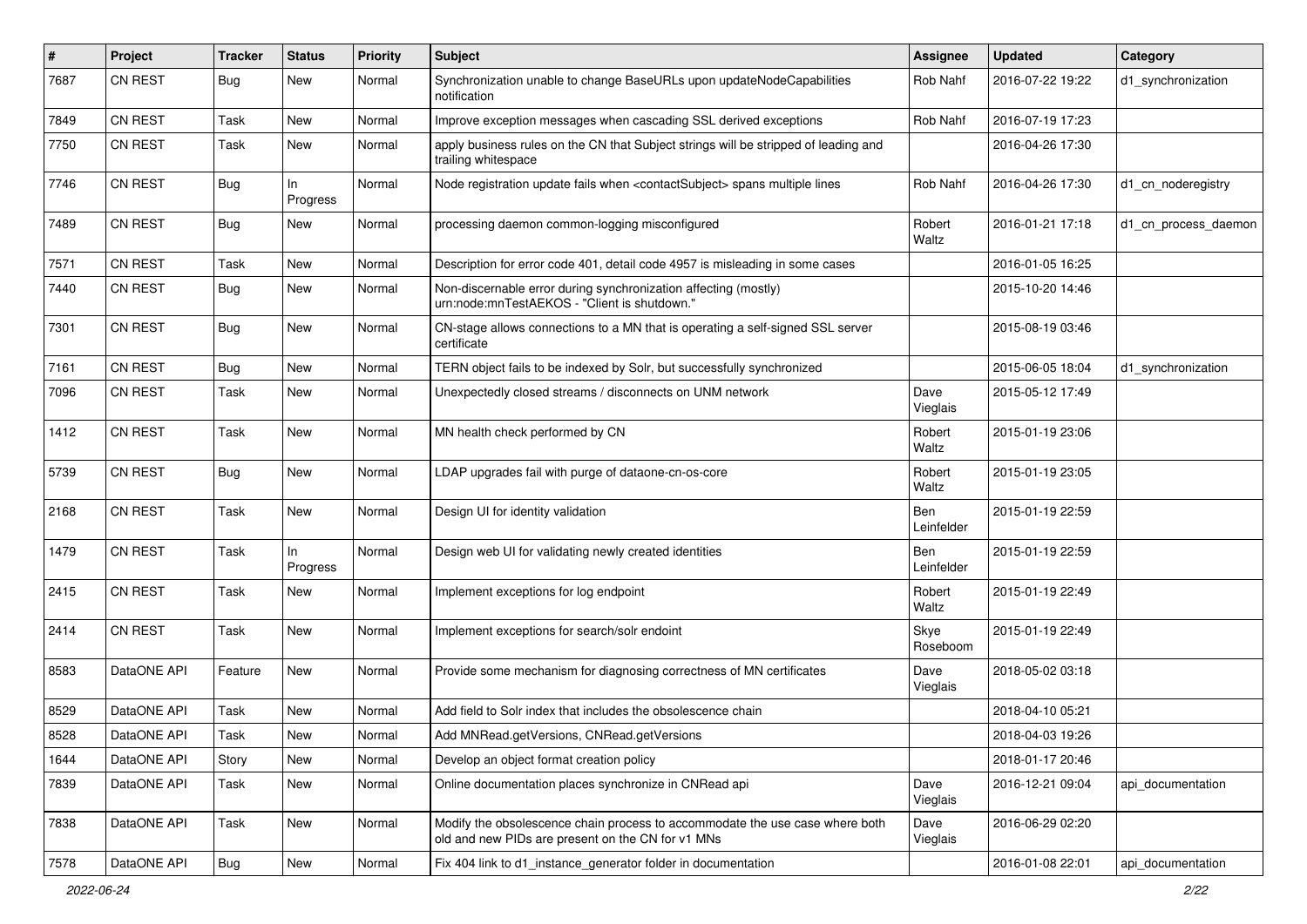| $\sharp$ | Project         | <b>Tracker</b> | <b>Status</b> | <b>Priority</b> | <b>Subject</b>                                                                                                                                                             | <b>Assignee</b>  | <b>Updated</b>   | Category          |
|----------|-----------------|----------------|---------------|-----------------|----------------------------------------------------------------------------------------------------------------------------------------------------------------------------|------------------|------------------|-------------------|
| 7528     | DataONE API     | <b>Bug</b>     | New           | Normal          | Incorrect argument name documented for CNCore.reserveldentier                                                                                                              |                  | 2015-12-08 19:51 | api_documentation |
| 7127     | DataONE API     | Task           | <b>New</b>    | Normal          | Finalize CNAuthentication interface                                                                                                                                        | Dave<br>Vieglais | 2015-05-21 19:31 | api documentation |
| 6945     | DataONE API     | Feature        | New           | Normal          | MNRead.get uses the pid for the download filename, which provides a less that<br>optimal user experience when the pid is an opaque identifier such as DOIs, uuids,<br>etc. |                  | 2015-03-23 23:37 |                   |
| 6759     | DataONE API     | Story          | New           | Normal          | ObjectFormat Management                                                                                                                                                    | Dave<br>Vieglais | 2015-01-19 23:17 |                   |
| 1442     | DataONE API     | Task           | <b>New</b>    | Normal          | Identify monitoring and logging use cases and requirements                                                                                                                 | Dave<br>Vieglais | 2015-01-19 23:06 |                   |
| 1443     | DataONE API     | Task           | New           | Normal          | Identify operational requirements for monitoring and logging                                                                                                               | Dave<br>Vieglais | 2015-01-19 23:06 |                   |
| 3658     | DataONE API     | Bug            | <b>New</b>    | Normal          | Deleting objects breaks obsoletes chain traversal                                                                                                                          | Chris Jones      | 2015-01-19 22:29 |                   |
| 7684     | DataONE API     | <b>Bug</b>     | New           | Low             | Call to MNStorage.update() via REST API returns java.lang.StackOverflowError                                                                                               |                  | 2016-03-21 23:07 |                   |
| 7926     | <b>DUG</b>      | Task           | New           | Normal          | Certification and standards for data repositories (e.g. ISO 17421:2012, Data Seal of<br>Approval)                                                                          |                  | 2016-11-08 22:00 |                   |
| 7925     | <b>DUG</b>      | Task           | <b>New</b>    | Normal          | Data Center certification                                                                                                                                                  |                  | 2016-11-08 21:33 |                   |
| 7909     | <b>DUG</b>      | Task           | New           | Normal          | DataONE update audio/visual equipment for remote link                                                                                                                      |                  | 2016-10-11 20:49 |                   |
| 7908     | <b>DUG</b>      | Task           | New           | Normal          | Start a lesson learned document                                                                                                                                            |                  | 2016-10-11 20:35 |                   |
| 7907     | <b>DUG</b>      | Task           | New           | Normal          | Doodle poll on the time/date for monthly meeting                                                                                                                           |                  | 2016-10-11 20:35 |                   |
| 7864     | <b>DUG</b>      | Task           | <b>New</b>    | Normal          | <b>DOI Services for Members</b>                                                                                                                                            |                  | 2016-08-09 20:40 |                   |
| 7863     | <b>DUG</b>      | Task           | <b>New</b>    | Normal          | Link to the recordings                                                                                                                                                     |                  | 2016-08-09 20:40 |                   |
| 7862     | <b>DUG</b>      | Task           | New           | Normal          | DataONE DUG page may need updating<br>(https://www.dataone.org/dataone-users-group)                                                                                        |                  | 2016-08-08 15:00 |                   |
| 7800     | <b>DUG</b>      | Task           | <b>New</b>    | Normal          | abstract reviews<br>(https://docs.google.com/document/d/1iZXCN4AWqYi5Z7wqMKb2o33QnQ_JAcV0K<br>VO4TeahHVA/edit)                                                             |                  | 2016-05-10 15:18 |                   |
| 7533     | <b>DUG</b>      | Task           | <b>New</b>    | Normal          | Create DUG 2016 Meeting page                                                                                                                                               |                  | 2015-12-08 21:44 |                   |
| 7532     | <b>DUG</b>      | Task           | <b>New</b>    | Normal          | Registration Form for 2016.                                                                                                                                                |                  | 2015-12-08 21:30 |                   |
| 7531     | <b>DUG</b>      | Task           | New           | Normal          | Quote request for EAB meeting                                                                                                                                              |                  | 2015-12-08 20:13 |                   |
| 7525     | <b>DUG</b>      | Task           | New           | Normal          | assessment effort update                                                                                                                                                   |                  | 2015-12-07 22:25 |                   |
| 7524     | DUG <sub></sub> | Task           | New           | Normal          | Explore crowd sourcing for future DUG marketing effort                                                                                                                     |                  | 2015-12-07 22:25 |                   |
| 7484     | <b>DUG</b>      | Task           | New           | Normal          | DUG Agenda                                                                                                                                                                 |                  | 2015-11-10 21:39 |                   |
| 7476     | <b>DUG</b>      | Task           | New           | Normal          | Do we need an event management system to better organize the DUG?                                                                                                          |                  | 2015-11-09 22:43 |                   |
| 7475     | <b>DUG</b>      | Task           | New           | Normal          | Work with Erin/ESIP to distribute the brochure widely to students/faculty from UNC                                                                                         |                  | 2015-11-09 22:38 |                   |
| 7474     | <b>DUG</b>      | Task           | New           | Normal          | Draft generic letter of invitation that DUG SC can carry and distribute widely.                                                                                            |                  | 2015-11-09 22:38 |                   |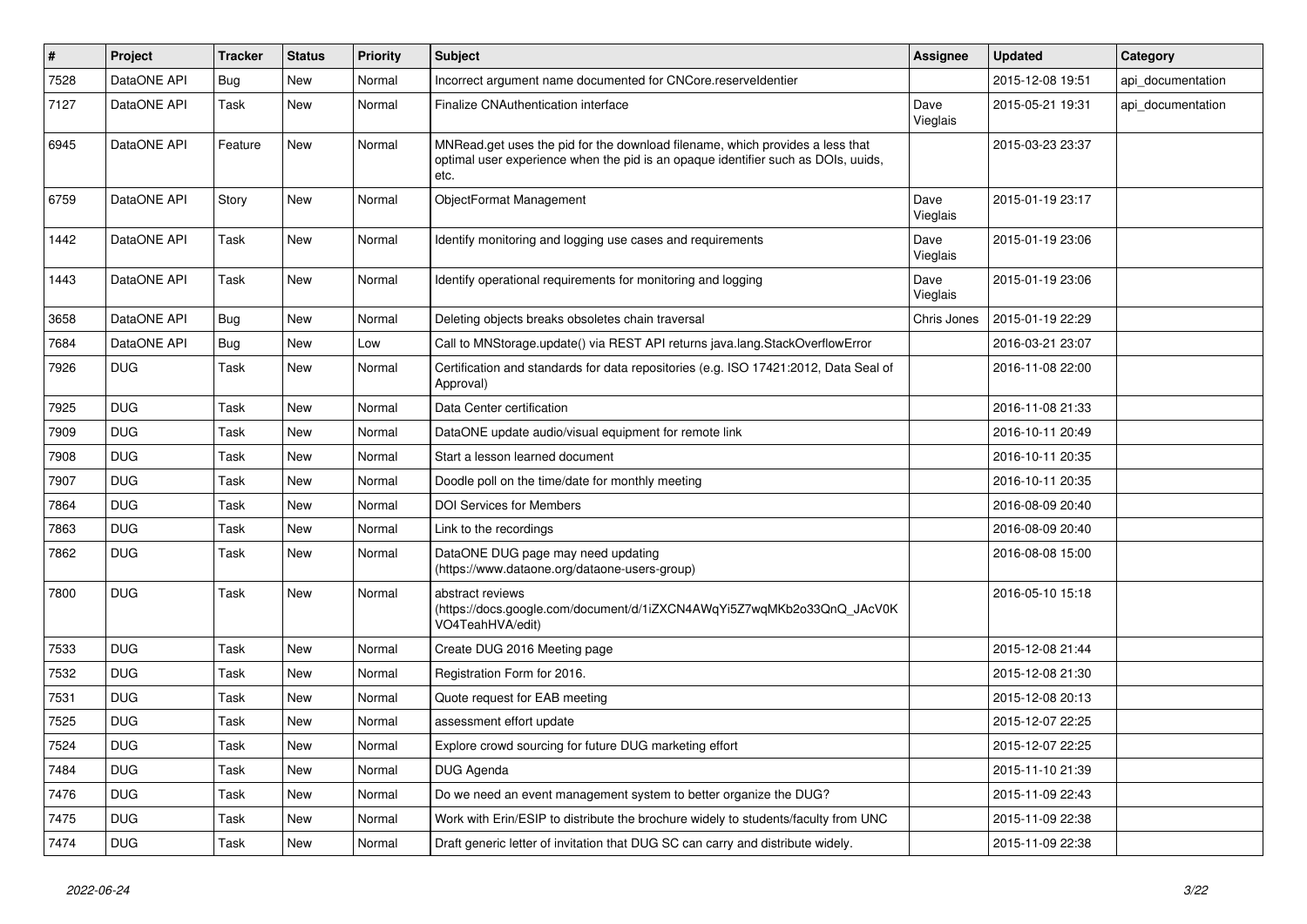| $\vert$ # | Project        | <b>Tracker</b> | <b>Status</b>   | <b>Priority</b> | <b>Subject</b>                                                                                                 | Assignee         | <b>Updated</b>   | Category                  |
|-----------|----------------|----------------|-----------------|-----------------|----------------------------------------------------------------------------------------------------------------|------------------|------------------|---------------------------|
| 7473      | <b>DUG</b>     | Task           | <b>New</b>      | Normal          | Draft 2016 DUG annual meeting brochure                                                                         |                  | 2015-11-09 22:38 |                           |
| 4210      | Infrastructure | Task           | Testing         | Immediate       | Metacat does not set serialVersion correctly in CNodeService archive() or delete()                             | Chris Jones      | 2013-12-20 16:12 | Metacat                   |
| 8696      | Infrastructure | <b>Bug</b>     | New             | Urgent          | double indexing of a resource map and another not processed because of resource<br>contention (lock) on member | Rob Nahf         | 2018-09-12 00:22 | d1 indexer                |
| 4674      | Infrastructure | Bug            | New             | Urgent          | Ask Judith, Mike and Virgina Perez.2.1 to obsolete those pids which contain the white<br>spaces.               | Jing Tao         | 2017-05-04 18:01 | d1 cn service             |
| 3492      | Infrastructure | Bug            | In<br>Progress  | Urgent          | Invalid PIDs in production (whitespace)                                                                        | Jing Tao         | 2017-04-27 15:31 | <b>Support Operations</b> |
| 8824      | Infrastructure | Task           | In<br>Progress  | High            | Install Apache 2.4.39 and disable TLSv1.3 on CNs                                                               | Dave<br>Vieglais | 2019-06-19 12:11 |                           |
| 8823      | Infrastructure | Story          | <b>New</b>      | High            | Recent Apache and OpenSSL combinations break connectivity on Ubuntu 18.04                                      | Dave<br>Vieglais | 2019-06-19 02:43 |                           |
| 8525      | Infrastructure | Story          | In.<br>Progress | High            | timeout exceptions thrown from Hazelcast disable synchronization                                               | <b>Rob Nahf</b>  | 2018-11-16 17:32 | d1_synchronization        |
| 8722      | Infrastructure | <b>Bug</b>     | <b>New</b>      | High            | Object in search index but systemmetadata is not available.                                                    | Jing Tao         | 2018-10-03 17:48 |                           |
| 3675      | Infrastructure | Bug            | <b>New</b>      | High            | package relationships not available for archived objects                                                       | Rob Nahf         | 2018-09-21 21:01 | d1_indexer                |
| 8655      | Infrastructure | <b>Bug</b>     | <b>New</b>      | High            | Synchronization died with OOM                                                                                  |                  | 2018-07-13 11:24 |                           |
| 8500      | Infrastructure | Bug            | <b>New</b>      | High            | Geohash not calculated properly                                                                                | Jing Tao         | 2018-03-14 17:06 | d1 indexer                |
| 8173      | Infrastructure | Story          | <b>New</b>      | High            | add checks for retrograde systemMetadata changes                                                               | Jing Tao         | 2018-01-17 18:38 | d1_indexer                |
| 8195      | Infrastructure | Bug            | ln.<br>Progress | High            | Tomcat out of memory error                                                                                     | Dave<br>Vieglais | 2017-12-26 20:01 |                           |
| 8076      | Infrastructure | Bug            | New             | High            | sysmeta can not be retrieved for some objects                                                                  | Dave<br>Vieglais | 2017-04-22 01:54 | dataone-cn-rest-service   |
| 8026      | Infrastructure | Task           | Testing         | High            | Portal reaches the maximum capacity in a pool                                                                  | Jing Tao         | 2017-03-14 00:36 | d1_portal_servlet         |
| 7919      | Infrastructure | Bug            | New             | High            | unloadable system metadata in CNs by Hazelcast                                                                 |                  | 2016-11-01 19:30 | Metacat                   |
| 7601      | Infrastructure | Bug            | <b>New</b>      | High            | CN checksum inconsistencies                                                                                    | Dave<br>Vieglais | 2016-01-26 19:29 |                           |
| 1556      | Infrastructure | Task           | ln<br>Progress  | High            | Interns mailing list                                                                                           |                  | 2011-05-12 23:02 |                           |
| 8869      | Infrastructure | Story          | New             | Normal          | Equivalent identities show owning different amount of packages.                                                | Jing Tao         | 2020-09-24 22:34 | d1 indexer                |
| 8866      | Infrastructure | <b>Bug</b>     | <b>New</b>      | Normal          | Java client tools should set a custom user agent string                                                        |                  | 2020-07-15 22:43 |                           |
| 8862      | Infrastructure | Story          | <b>New</b>      | Normal          | Deploy a new dataone-cn-rest release                                                                           | Jing Tao         | 2020-04-23 16:24 |                           |
| 8817      | Infrastructure | Task           | <b>New</b>      | Normal          | Configure sitemaps on the CN                                                                                   | Jing Tao         | 2020-03-12 18:30 |                           |
| 8858      | Infrastructure | Task           | New             | Normal          | Update CN Apache configs in version control with directives to support sitemaps                                | Bryce<br>Mecum   | 2020-02-24 19:26 |                           |
| 8857      | Infrastructure | Story          | New             | Normal          | D1Client.getCN() always get the production cn on the CN Tomcat context                                         | Jing Tao         | 2019-12-13 00:34 | dataone-cn-rest-service   |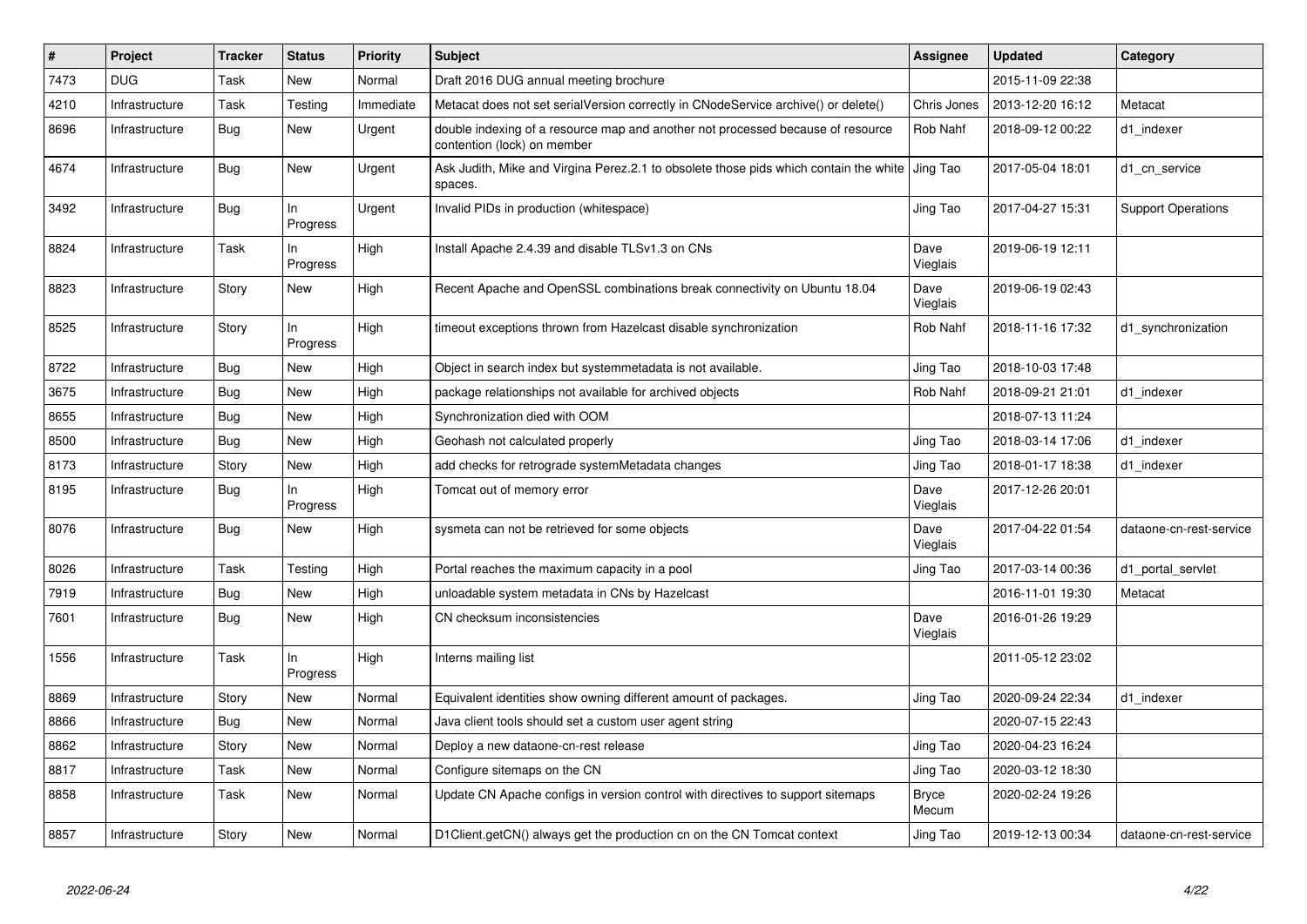| $\vert$ # | Project        | <b>Tracker</b> | <b>Status</b>     | <b>Priority</b> | <b>Subject</b>                                                                                           | Assignee              | <b>Updated</b>   | Category           |
|-----------|----------------|----------------|-------------------|-----------------|----------------------------------------------------------------------------------------------------------|-----------------------|------------------|--------------------|
| 8856      | Infrastructure | Story          | New               | Normal          | Put the system metadata part ahead of the object part when d1 client python<br>constructs the multipart  |                       | 2019-11-22 18:31 | d1 python          |
| 8855      | Infrastructure | Story          | New               | Normal          | Put the system metadata part ahead of the object part when d1_client_r constructs<br>the multipart       | Matthew<br>Jones      | 2019-11-22 18:29 | d1_client_r        |
| 8854      | Infrastructure | Story          | New               | Normal          | Put the system metadata part ahead of the object part when d1_libclient_java<br>constructs the multipart | Jing Tao              | 2019-11-22 18:25 | d1 libclient java  |
| 8853      | Infrastructure | Story          | <b>New</b>        | Normal          | Make cn.resolve smarter                                                                                  |                       | 2019-11-15 16:50 |                    |
| 8851      | Infrastructure | Story          | New               | Normal          | CN sends error doc with "pid" to v2 endpoint                                                             | Jing Tao              | 2019-11-06 22:31 | d1 synchronization |
| 8849      | Infrastructure | Story          | New               | Normal          | During sync, the CN does not detect error returned from getChecksum()                                    | Jing Tao              | 2019-11-06 22:07 |                    |
| 8850      | Infrastructure | Bug            | <b>New</b>        | Normal          | v2.3.11 RdfXmlSubprocessor / HttpService.getDocumentBySeriesId can be wrong                              | Jing Tao              | 2019-11-06 18:32 | d1 indexer         |
| 8848      | Infrastructure | Story          | New               | Normal          | A minor difference of annotation index between CN and MN                                                 |                       | 2019-11-01 21:37 |                    |
| 8842      | Infrastructure | Story          | New               | Normal          | Some exceptions in Metacat                                                                               |                       | 2019-09-19 17:53 |                    |
| 8841      | Infrastructure | Story          | <b>New</b>        | Normal          | Solr Index processor don't parse the attributes on the otherEntity on an EML object                      | Jing Tao              | 2019-09-10 22:41 | d1 indexer         |
| 8837      | Infrastructure | Story          | New               | Normal          | Merge the changes from metacat's feature-project-indexing branch to<br>d1_cn_index_processor             | Jing Tao              | 2019-08-16 17:18 | d1 indexer         |
| 8755      | Infrastructure | Task           | <b>New</b>        | Normal          | Expand EML indexing support for EML 2.2                                                                  | <b>Bryce</b><br>Mecum | 2019-08-15 01:50 |                    |
| 8086      | Infrastructure | Task           | $\ln$<br>Progress | Normal          | upgrade Spring dependencies                                                                              | <b>Rob Nahf</b>       | 2019-07-25 20:32 | d1 indexer         |
| 8827      | Infrastructure | Bug            | <b>New</b>        | Normal          | synchronization doesn't update dateSystemMetadataModified if that's the only field<br>that changed       | Rob Nahf              | 2019-07-11 21:26 | d1 synchronization |
| 8821      | Infrastructure | Bug            | <b>New</b>        | Normal          | Object doi:10.18739/A2610VR7Z fails to index on CN                                                       | Jing Tao              | 2019-06-19 00:06 |                    |
| 8815      | Infrastructure | Bug            | <b>New</b>        | Normal          | Investigate and fix failed sync/harvest of doi:10.18739/A2CH48                                           |                       | 2019-06-04 23:26 |                    |
| 8766      | Infrastructure | Feature        | $\ln$<br>Progress | Normal          | support server-side link checking for the 303 redirect url in the resolve call                           | Rob Nahf              | 2019-05-31 15:16 | d1 cn service      |
| 8811      | Infrastructure | Task           | <b>New</b>        | Normal          | Merge 2.3.9 changes to trunk                                                                             | Jing Tao              | 2019-05-21 13:06 |                    |
| 8808      | Infrastructure | Task           | <b>New</b>        | Normal          | Remove old versions of Tomcat                                                                            |                       | 2019-05-21 12:49 |                    |
| 8807      | Infrastructure | Task           | New               | Normal          | remove old versions of postgres                                                                          |                       | 2019-05-21 12:47 |                    |
| 8806      | Infrastructure | Story          | <b>New</b>        | Normal          | Cleanup from OS upgrades                                                                                 |                       | 2019-05-21 12:45 |                    |
| 8796      | Infrastructure | Story          | New               | Normal          | Various issues with service access after upgrade to 18.04                                                | Jing Tao              | 2019-05-21 12:38 |                    |
| 8804      | Infrastructure | Task           | New               | Normal          | Add Idap backup config to cn os-core                                                                     | Dave<br>Vieglais      | 2019-05-21 12:32 | dataone-cn-os-core |
| 8793      | Infrastructure | Task           | New               | Normal          | Replace ONEMercury installation                                                                          |                       | 2019-05-01 14:04 |                    |
| 8792      | Infrastructure | Task           | New               | Normal          | Create landing page for redirection from ONEMercury                                                      |                       | 2019-05-01 14:03 |                    |
| 8791      | Infrastructure | Story          | <b>New</b>        | Normal          | Complete deprecation of ONEMercury interface                                                             | Rob Nahf              | 2019-05-01 14:00 | d1_mercury         |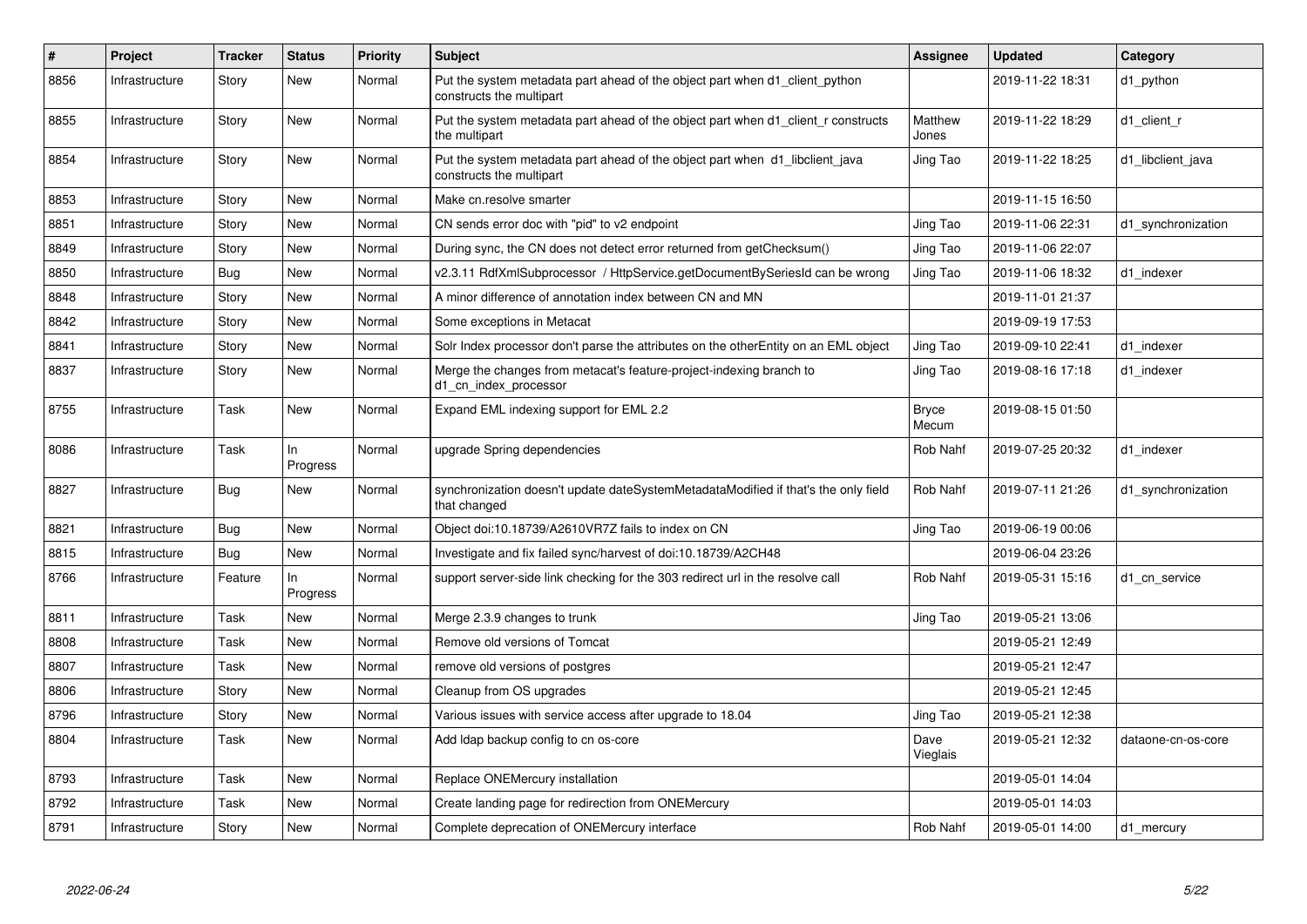| $\#$ | Project        | <b>Tracker</b> | <b>Status</b>  | <b>Priority</b> | <b>Subject</b>                                                                                                             | <b>Assignee</b>       | <b>Updated</b>   | Category                  |
|------|----------------|----------------|----------------|-----------------|----------------------------------------------------------------------------------------------------------------------------|-----------------------|------------------|---------------------------|
| 8783 | Infrastructure | Bug            | New            | Normal          | synchronization re-created 26k map entries in<br>SyncQueueFacade.nodeIdRoundRobin                                          | Rob Nahf              | 2019-04-02 20:10 | d1_synchronization        |
| 8780 | Infrastructure | Feature        | New            | Normal          | Develop support for DataCite 4.0 and 4.1 and 4.2                                                                           | Dave<br>Vieglais      | 2019-03-30 20:38 | d1_indexer                |
| 8779 | Infrastructure | Story          | New            | Normal          | ForesiteResourceMap performance issue                                                                                      | Rob Nahf              | 2019-03-25 18:48 | d1 indexer                |
| 8782 | Infrastructure | Story          | New            | Normal          | Upgrade OS to Ubuntu 18.04 on CNs                                                                                          | Jing Tao              | 2019-03-22 18:12 |                           |
| 8775 | Infrastructure | Task           | In<br>Progress | Normal          | Make taxonomic rank fields in Solr index non-case-sensitive                                                                | <b>Bryce</b><br>Mecum | 2019-03-11 23:35 |                           |
| 8774 | Infrastructure | Decision       | New            | Normal          | Add new CN format for MPEG-2 or update video/mpeg format to cover MPEG-2                                                   |                       | 2019-03-08 16:03 |                           |
| 8053 | Infrastructure | Feature        | New            | Normal          | add funding award number to index                                                                                          | Peter<br>Slaughter    | 2019-03-04 19:36 | dataone-cn-index          |
| 8043 | Infrastructure | Bug            | New            | Normal          | The origin field for EML documents isn't properly extracted when references are used                                       | Jing Tao              | 2019-02-12 18:45 | d1 indexer                |
| 8762 | Infrastructure | Story          | New            | Normal          | Add new formats to CN                                                                                                      |                       | 2019-02-07 20:03 |                           |
| 8736 | Infrastructure | Story          | New            | Normal          | Decouple the index generator to the hazelcast system metadata map                                                          |                       | 2019-01-22 19:27 | d1 indexer                |
| 8366 | Infrastructure | Story          | New            | Normal          | Migrate jenkins continuous integration from UNM to UCSB                                                                    | Dave<br>Vieglais      | 2019-01-22 19:26 | <b>Support Operations</b> |
| 8367 | Infrastructure | Story          | New            | Normal          | Duplicate jenkins jobs from UNM to UCSB                                                                                    | Dave<br>Vieglais      | 2019-01-22 19:25 | <b>Support Operations</b> |
| 8368 | Infrastructure | Story          | New            | Normal          | Update backup strategy for jenkins job configurations to subversion                                                        | Dave<br>Vieglais      | 2019-01-22 19:25 | <b>Support Operations</b> |
| 8758 | Infrastructure | Story          | <b>New</b>     | Normal          | Index replicationStatus field                                                                                              | Jing Tao              | 2019-01-14 18:00 | d1_indexer                |
| 8753 | Infrastructure | Task           | New            | Normal          | Add support for EML 2.2 (indexing, view)                                                                                   | <b>Bryce</b><br>Mecum | 2018-12-19 00:54 |                           |
| 8754 | Infrastructure | <b>Task</b>    | New            | Normal          | Add EML 2.2 to CN formats list                                                                                             | <b>Bryce</b><br>Mecum | 2018-12-19 00:54 |                           |
| 8737 | Infrastructure | Story          | New            | Normal          | Submitters and rights-holders with group permissions can't be granted authorization<br>when the sync process validates sid | Jing Tao              | 2018-11-28 17:12 | d1_synchronization        |
| 8747 | Infrastructure | Task           | New            | Normal          | Adjust package configuration to persist changes between updates                                                            | Dave<br>Vieglais      | 2018-11-16 17:32 |                           |
| 8746 | Infrastructure | Task           | New            | Normal          | Require email address from user when logging in via ORCID                                                                  |                       | 2018-11-16 05:57 |                           |
| 3047 | Infrastructure | <b>Bug</b>     | In<br>Progress | Normal          | Metacat allows whitespace in Identifiers                                                                                   | Ben<br>Leinfelder     | 2018-11-13 21:44 |                           |
| 8739 | Infrastructure | Task           | ln<br>Progress | Normal          | Attempting to set ulimit results in error on UCSB systems                                                                  | Jing Tao              | 2018-11-08 15:10 | d1_process_daemon         |
| 8738 | Infrastructure | Story          | In<br>Progress | Normal          | HZEventFilter performance decline with increased task queue                                                                | Rob Nahf              | 2018-10-30 04:10 | d1_indexer                |
| 8735 | Infrastructure | <b>Bug</b>     | In<br>Progress | Normal          | NPE in IndexTask causes indexing job to fail                                                                               | Rob Nahf              | 2018-10-18 18:33 | d1_indexer                |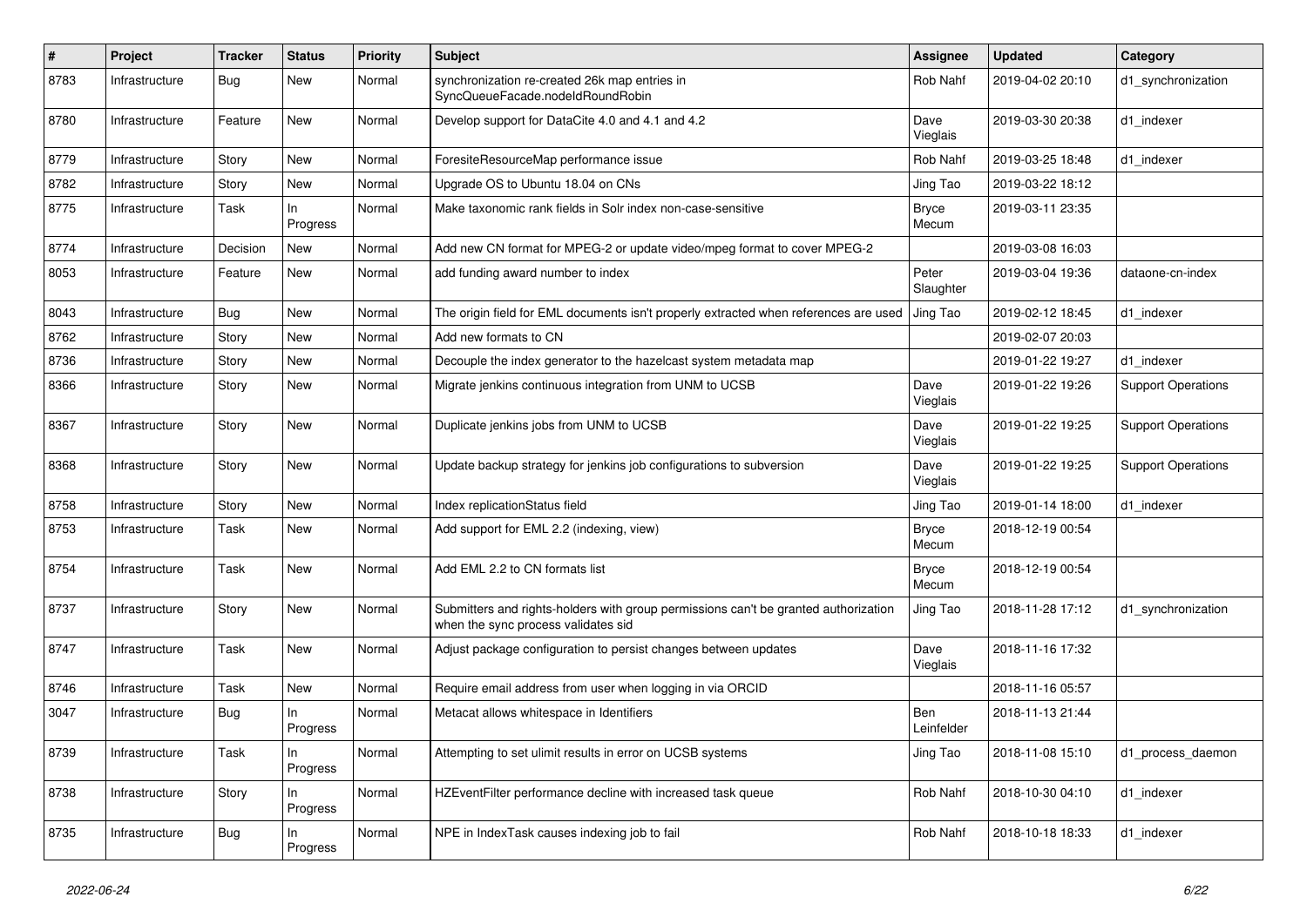| #    | Project        | <b>Tracker</b> | <b>Status</b>   | <b>Priority</b> | Subject                                                                                                                         | <b>Assignee</b>  | <b>Updated</b>   | Category            |
|------|----------------|----------------|-----------------|-----------------|---------------------------------------------------------------------------------------------------------------------------------|------------------|------------------|---------------------|
| 8734 | Infrastructure | Story          | New             | Normal          | Hazelcast shutdown tied to out of memory exception!                                                                             | Rob Nahf         | 2018-10-18 16:55 | Metacat             |
| 8731 | Infrastructure | <b>Bug</b>     | <b>New</b>      | Normal          | Indexing solr client method is building query with too many ORs, causing errors                                                 | Rob Nahf         | 2018-10-04 22:25 | d1_indexer          |
| 8506 | Infrastructure | Task           | New             | Normal          | Identify ISO metadata terms appropriate for population of data citation elements of<br>the solr search index                    |                  | 2018-10-04 18:17 |                     |
| 8724 | Infrastructure | Bug            | <b>New</b>      | Normal          | index out of bounds error in PortalCertificateManager                                                                           | Rob Nahf         | 2018-10-02 19:11 | d1_portal           |
| 8702 | Infrastructure | Story          | New             | Normal          | <b>Indexing Refactor Strategy</b>                                                                                               | Rob Nahf         | 2018-09-24 18:05 | d1 indexer          |
| 8703 | Infrastructure | Task           | <b>New</b>      | Normal          | test the cleaned up indexer in DEV                                                                                              | Rob Nahf         | 2018-09-24 18:05 | d1_indexer          |
| 8363 | Infrastructure | Story          | New             | Normal          | indexer shutdown generates index tasks                                                                                          | Rob Nahf         | 2018-09-24 15:25 | d1 indexer          |
| 8686 | Infrastructure | Bug            | New             | Normal          | d1-index-task-processor failed with NPE                                                                                         | Rob Nahf         | 2018-08-24 01:35 | d1 indexer          |
| 8601 | Infrastructure | Decision       | New             | Normal          | Decide on a URI space for DataONE resources                                                                                     |                  | 2018-07-18 21:42 |                     |
| 8504 | Infrastructure | Story          | New             | Normal          | Support creation of data citation record from solr record                                                                       | Monica Ihli      | 2018-07-17 23:06 | d1 indexer          |
| 8642 | Infrastructure | Bug            | New             | Normal          | Replication tasks apparently not deleted from backing store in a timely fashion                                                 | Dave<br>Vieglais | 2018-07-05 12:11 | d1 replication      |
| 8641 | Infrastructure | <b>Bug</b>     | New             | Normal          | Any change to SystemMetadata causes a new replication task to be generated<br>without consideration of the object replicability | Chris Jones      | 2018-07-04 12:28 | d1_replication      |
| 8640 | Infrastructure | Bug            | New             | Normal          | Replication includes "down" nodes as replication targets                                                                        | Chris Jones      | 2018-07-04 11:29 | d1 replication      |
| 8639 | Infrastructure | Story          | New             | Normal          | Replication performance is too slow to service demand                                                                           | Chris Jones      | 2018-07-04 11:18 | d1_replication      |
| 8616 | Infrastructure | Decision       | New             | Normal          | Consider expanding isotc211's indexing component's keyword XPath to cover<br>topicCategories                                    |                  | 2018-06-15 00:13 |                     |
| 8604 | Infrastructure | Task           | New             | Normal          | Update the static IP lists for robots etc                                                                                       | Dave<br>Vieglais | 2018-06-07 20:56 | d1_log_aggregation  |
| 8603 | Infrastructure | Bug            | New             | Normal          | log aggregation incorrectly assigning location information                                                                      | Dave<br>Vieglais | 2018-06-07 20:52 | d1_log_aggregation  |
| 8602 | Infrastructure | Story          | New             | Normal          | Log aggregation and augmentation process mid 2018 updates                                                                       | Dave<br>Vieglais | 2018-06-07 20:49 | d1_log_aggregation  |
| 7967 | Infrastructure | Bug            | In.<br>Progress | Normal          | The CN is not following the xml schema definition when creating dataone exceptions                                              | Dave<br>Vieglais | 2018-05-23 18:13 | Architecture Design |
| 8573 | Infrastructure | <b>Bug</b>     | In<br>Progress  | Normal          | changing accessPolicies and rightHolders down the line of series can cause improper   Rob Nahf<br>sync failures                 |                  | 2018-05-03 21:52 | d1_synchronization  |
| 8499 | Infrastructure | Task           | New             | Normal          | Improve rendering of http://www.isotc211.org/2005/gmd-pangaea in search UI                                                      |                  | 2018-05-01 01:07 |                     |
| 8571 | Infrastructure | Bug            | In<br>Progress  | Normal          | IndexTool can't index a data object                                                                                             | Jing Tao         | 2018-04-23 20:13 | d1 indexer          |
| 8570 | Infrastructure | Bug            | New             | Normal          | index task not generated for a newly synchronized object                                                                        | Jing Tao         | 2018-04-20 20:51 | d1 indexer          |
| 8536 | Infrastructure | <b>Bug</b>     | In<br>Progress  | Normal          | resource Map update when metadata SID is used is not indexed                                                                    | Rob Nahf         | 2018-04-12 20:55 | d1_indexer          |
| 8541 | Infrastructure | Bug            | New             | Normal          | index shutdown threw exception                                                                                                  | Rob Nahf         | 2018-04-12 16:44 | d1_indexer          |
| 8540 | Infrastructure | Story          | New             | Normal          | interesting 15 minute Hazelcast timeout in IndexProcessor                                                                       | Rob Nahf         | 2018-04-12 04:32 | d1_indexer          |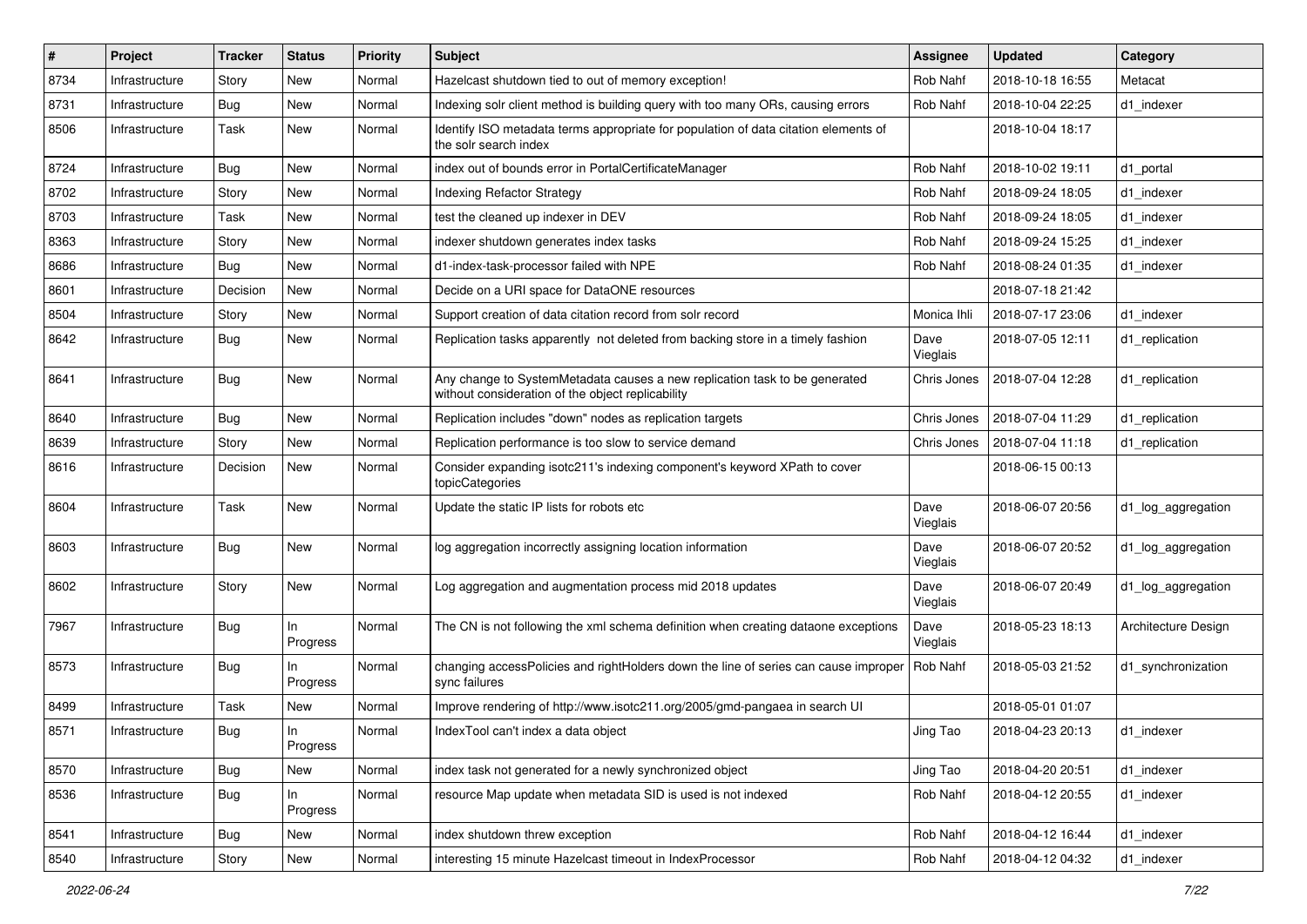| #    | Project        | <b>Tracker</b> | <b>Status</b>   | <b>Priority</b> | <b>Subject</b>                                                                                                          | Assignee         | <b>Updated</b>   | Category                         |
|------|----------------|----------------|-----------------|-----------------|-------------------------------------------------------------------------------------------------------------------------|------------------|------------------|----------------------------------|
| 8537 | Infrastructure | Story          | New             | Normal          | indexer doesn't populate SID-defined relationships unless new resourceMap is<br>submitted                               | <b>Rob Nahf</b>  | 2018-04-09 22:51 | d1_indexer                       |
| 8514 | Infrastructure | Task           | <b>New</b>      | Normal          | deploy new Metacat / synchronization slows down because of increased cn.create<br>times                                 | Rob Nahf         | 2018-03-22 17:07 | d1 synchronization               |
| 8222 | Infrastructure | Task           | New             | Normal          | reindex all isotc211 content in production to reflect final decisions from origin field<br>mapping                      | Dave<br>Vieglais | 2018-03-22 16:56 | d1 indexer                       |
| 8361 | Infrastructure | Bug            | <b>New</b>      | Normal          | index processor throws unhandled NPE if task systemMetadata is null                                                     | Rob Nahf         | 2018-03-22 16:54 | d1 indexer                       |
| 8470 | Infrastructure | Story          | <b>New</b>      | Normal          | Make the spring context of the d1_index_processor daemon more configurable                                              | Jing Tao         | 2018-03-22 16:53 | d1 indexer                       |
| 8507 | Infrastructure | Task           | New             | Normal          | Support generation of citation metadata records from dublin core                                                        |                  | 2018-03-19 22:37 |                                  |
| 8505 | Infrastructure | Task           | <b>New</b>      | Normal          | Review solr terms for coverage of data citation elements                                                                | Monica Ihli      | 2018-03-19 21:57 |                                  |
| 8105 | Infrastructure | Task           | <b>New</b>      | Normal          | Remove dataone-mercury from production CNs                                                                              | Jing Tao         | 2018-03-02 22:17 | d1_mercury                       |
| 8448 | Infrastructure | Bug            | <b>New</b>      | Normal          | d1 cn index tool doesn't reindex an pid from a given file                                                               | Jing Tao         | 2018-03-02 22:06 | d1 indexer                       |
| 8380 | Infrastructure | <b>Bug</b>     | New             | Normal          | MN update method doesn't check if the authoritativeMN is null on the system<br>metadata of the new object               | Jing Tao         | 2018-03-02 21:53 | Metacat                          |
| 8228 | Infrastructure | Bug            | New             | Normal          | Excessive replicas requested by integration test                                                                        | Rob Nahf         | 2018-03-02 21:52 | d1 integration                   |
| 8230 | Infrastructure | Task           | <b>New</b>      | Normal          | review bouncy castle version                                                                                            | Rob Nahf         | 2018-03-02 21:48 | d1_libclient_java                |
| 8162 | Infrastructure | Story          | <b>New</b>      | Normal          | Replication tasks can contain stale potential target nodes                                                              | Rob Nahf         | 2018-03-02 21:47 | d1 replication                   |
| 8379 | Infrastructure | <b>Bug</b>     | <b>New</b>      | Normal          | remove or improve AuthLdap.getGroups logging statement                                                                  | Jing Tao         | 2018-02-27 16:51 | Metacat                          |
| 8376 | Infrastructure | Feature        | New             | Normal          | Make the script file - insertOrUpdateObjectFormatList.sh (in metacat cn buildout)<br>change the user name automatically | Jing Tao         | 2018-02-21 22:48 | d1 cn buildout                   |
| 8106 | Infrastructure | <b>Bug</b>     | Testing         | Normal          | Difficulty Distinguishing Between Different Kinds of Failed Sync "Not Found" Error<br>Messages                          | Rob Nahf         | 2018-02-20 16:57 | d1 synchronization               |
| 8161 | Infrastructure | Bug            | <b>New</b>      | Normal          | d1-processing Out of Memory Error                                                                                       | Dave<br>Vieglais | 2018-02-20 16:19 | d1_process_daemon                |
| 8369 | Infrastructure | Task           | <b>New</b>      | Normal          | Verify operation and transfer DNS                                                                                       | Dave<br>Vieglais | 2018-02-15 17:40 |                                  |
| 8362 | Infrastructure | Task           | New             | Normal          | Add the indication that the cn account list is sliced                                                                   |                  | 2018-02-12 17:48 |                                  |
| 8307 | Infrastructure | Story          | New             | Normal          | Check node subject on node registration and subsequent calls                                                            | Jing Tao         | 2018-02-06 20:06 | d1 cn node registry              |
| 8308 | Infrastructure | Task           | New             | Normal          | Review use of /node/subject in the node documents                                                                       |                  | 2018-02-06 20:05 |                                  |
| 7910 | Infrastructure | Task           | <b>New</b>      | Normal          | schema validation behavior                                                                                              | <b>Rob Nahf</b>  | 2018-01-18 02:41 | d1_common_java                   |
| 725  | Infrastructure | Story          | In.<br>Progress | Normal          | Create Authentication and Access control design specifications                                                          | Dave<br>Vieglais | 2018-01-17 20:52 | Documentation                    |
| 2488 | Infrastructure | Story          | <b>New</b>      | Normal          | Changing the authoritativeMembernode will require all replica's systemMetadata be<br>updated                            | Dave<br>Vieglais | 2018-01-17 20:39 | d1 synchronization               |
| 2548 | Infrastructure | Story          | <b>New</b>      | Normal          | recasting untrusted certs to public poses accessibility inconsistency to users                                          |                  | 2018-01-17 20:36 | Authentication,<br>Authorization |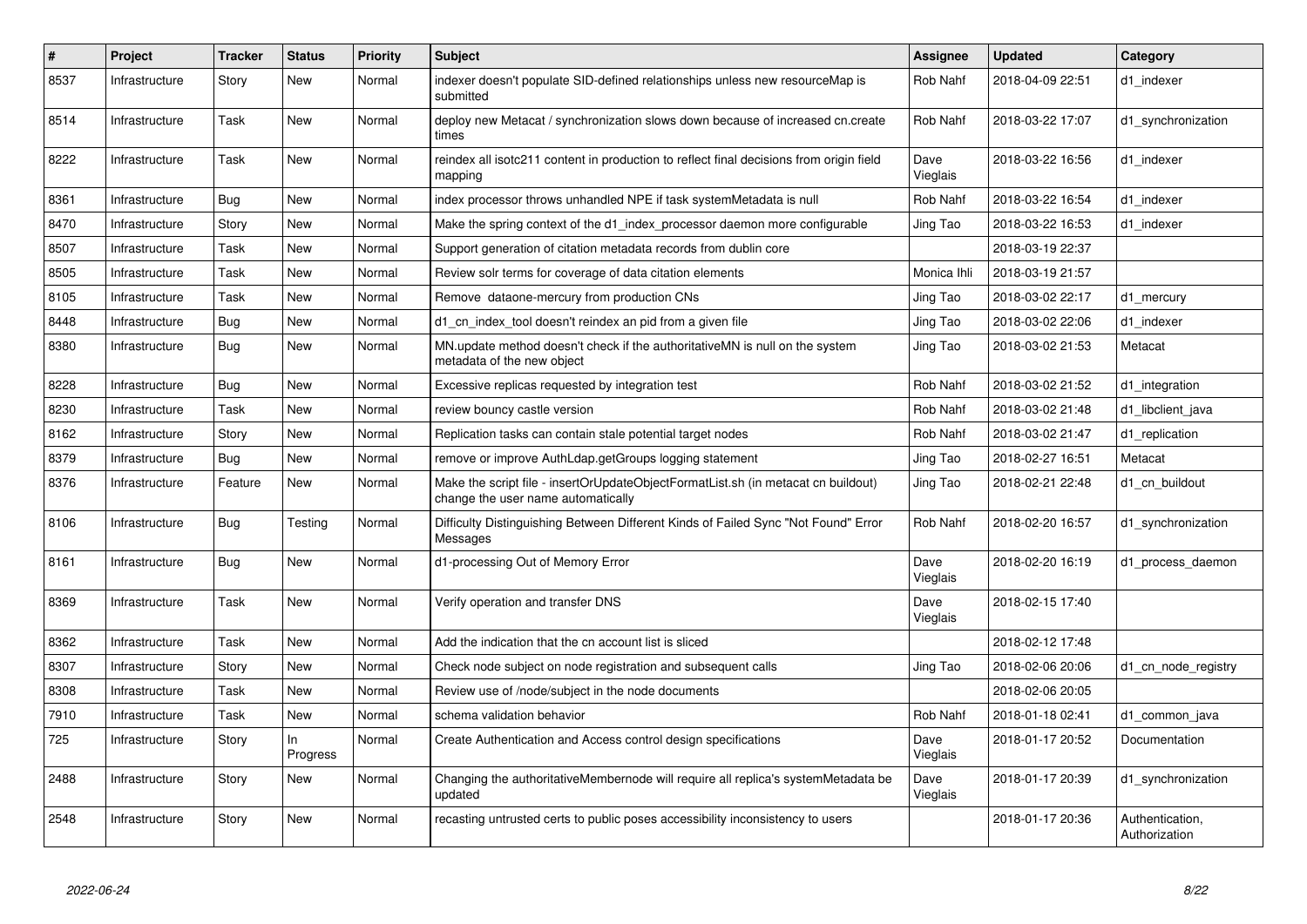| #    | Project        | <b>Tracker</b> | <b>Status</b>   | <b>Priority</b> | <b>Subject</b>                                                                        | <b>Assignee</b>  | <b>Updated</b>   | Category                  |
|------|----------------|----------------|-----------------|-----------------|---------------------------------------------------------------------------------------|------------------|------------------|---------------------------|
| 2944 | Infrastructure | Story          | New             | Normal          | Design and implement a MN kill switch mechanism                                       | Dave<br>Vieglais | 2018-01-17 20:30 | <b>Support Operations</b> |
| 3591 | Infrastructure | Story          | In<br>Progress  | Normal          | Content consistency checks for new member nodes                                       | Rob Nahf         | 2018-01-17 20:23 | <b>MNWebChecker</b>       |
| 3656 | Infrastructure | Story          | New             | Normal          | integration testing: what are acceptable pids for update?                             | Roger Dahl       | 2018-01-17 20:22 |                           |
| 3720 | Infrastructure | Story          | New             | Normal          | resource maps should be validated                                                     | Dave<br>Vieglais | 2018-01-17 20:17 | Documentation             |
| 4188 | Infrastructure | Story          | In<br>Progress  | Normal          | dataone Exception definition and implementation requires clarification                | Dave<br>Vieglais | 2018-01-17 20:05 | d1 schemas                |
| 4278 | Infrastructure | Story          | New             | Normal          | EML indexing - handle multiple temporalCoverage and spatialCoverage elements          | Jing Tao         | 2018-01-17 20:04 | d1_indexer                |
| 4463 | Infrastructure | Story          | In<br>Progress  | Normal          | Incorporate Node Replication Policy into replication processing                       | Rob Nahf         | 2018-01-17 20:03 | d1_replication            |
| 4650 | Infrastructure | Story          | <b>New</b>      | Normal          | Allow MN to bias resolve to the authoritative MN                                      | Rob Nahf         | 2018-01-17 20:00 | d1 cn common              |
| 5141 | Infrastructure | Story          | In<br>Progress  | Normal          | Describe the mn.updateSystemMetadata behavior in use case document                    | Dave<br>Vieglais | 2018-01-17 19:58 | Documentation             |
| 6056 | Infrastructure | Story          | New             | Normal          | remove log aggregation processing from d1-processing Linux service                    | Dave<br>Vieglais | 2018-01-17 19:55 | d1_log_aggregation        |
| 6071 | Infrastructure | Story          | In.<br>Progress | Normal          | Release Notes and documentation                                                       | Dave<br>Vieglais | 2018-01-17 19:53 | Documentation             |
| 6377 | Infrastructure | Story          | In<br>Progress  | Normal          | Review CNode initialization in ReplicationManager - it doesn't use local CN reference | Rob Nahf         | 2018-01-17 19:52 | d1_replication            |
| 6395 | Infrastructure | Story          | In<br>Progress  | Normal          | Menber Node testers are stuck when the MNWebTester hangs / crashes                    | Rob Nahf         | 2018-01-17 19:51 | <b>MNWebChecker</b>       |
| 6513 | Infrastructure | Story          | <b>New</b>      | Normal          | Create a Local Cache of all Membernode log records on the single master CN            | Dave<br>Vieglais | 2018-01-17 19:49 | d1_log_aggregation        |
| 6543 | Infrastructure | Story          | New             | Normal          | Support RIF-CS metadata standard                                                      | Dave<br>Vieglais | 2018-01-17 19:46 | Format ID                 |
| 6883 | Infrastructure | Story          | New             | Normal          | support for ESRI Shapefile object format                                              |                  | 2018-01-17 19:40 | Format ID                 |
| 7224 | Infrastructure | Story          | New             | Normal          | push synchronization request status indicator: synchronizeStatus method option        |                  | 2018-01-17 19:38 | Architecture Design       |
| 7559 | Infrastructure | Story          | New             | Normal          | Develop plan for securing application passwords in the CN stack                       | Dave<br>Vieglais | 2018-01-17 19:34 | Architecture Design       |
| 7605 | Infrastructure | Story          | New             | Normal          | MemberNodes not authorizing CN to harvest log records                                 | Dave<br>Vieglais | 2018-01-17 19:33 | Environment.Production    |
| 7650 | Infrastructure | Story          | New             | Normal          | DAO for SystemMetadata changes the SystemMetadata.replicationPolicy                   | Rob Nahf         | 2018-01-17 19:31 | d1 cn common              |
| 7668 | Infrastructure | Story          | New             | Normal          | Determine how indexing of data packages should work                                   | Jing Tao         | 2018-01-17 19:28 | d1_indexer                |
| 7713 | Infrastructure | Story          | New             | Normal          | d1DebConfig.xml should be versioned in dataone-cn-os-core                             | Rob Nahf         | 2018-01-17 19:24 | d1_cn_buildout            |
| 7716 | Infrastructure | Story          | In.<br>Progress | Normal          | How to facilitate resubmission of sync Failures?                                      | Dave<br>Vieglais | 2018-01-17 19:22 | d1_synchronization        |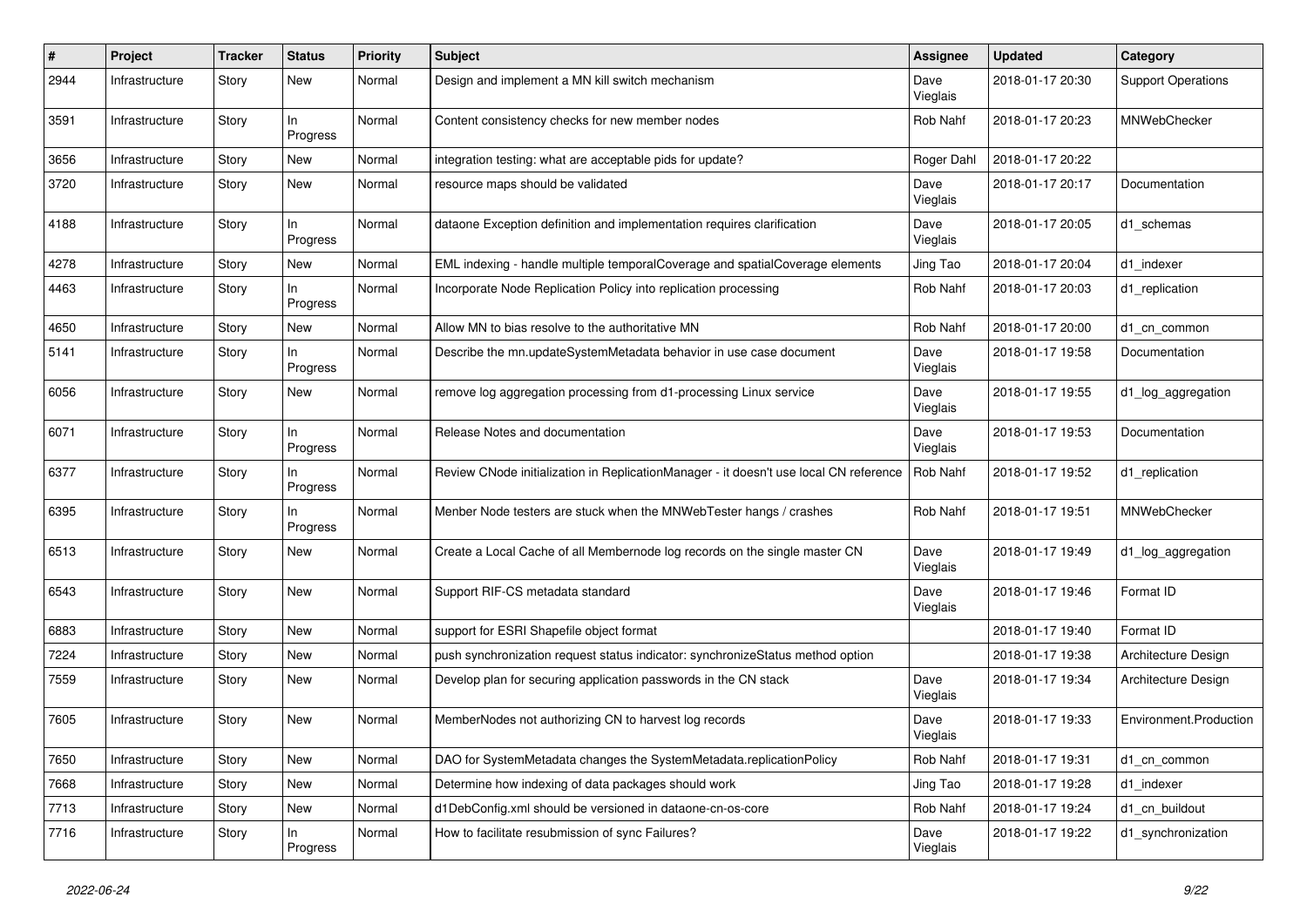| #    | <b>Project</b> | <b>Tracker</b> | <b>Status</b>   | <b>Priority</b> | <b>Subject</b>                                                                                                           | <b>Assignee</b>  | <b>Updated</b>   | Category                         |
|------|----------------|----------------|-----------------|-----------------|--------------------------------------------------------------------------------------------------------------------------|------------------|------------------|----------------------------------|
| 7810 | Infrastructure | Story          | New             | Normal          | Need to avoid buffer overflow condition during HTTP client TLS renegotiation                                             | Rob Nahf         | 2018-01-17 19:09 |                                  |
| 7832 | Infrastructure | Story          | In<br>Progress  | Normal          | migrate from JibX to JAXB for XML binding / codegen                                                                      | Rob Nahf         | 2018-01-17 19:06 | d1 common java                   |
| 7859 | Infrastructure | Story          | New             | Normal          | Add formatID for the STL 3d model file format                                                                            | Dave<br>Vieglais | 2018-01-17 19:04 |                                  |
| 7882 | Infrastructure | Story          | In.<br>Progress | Normal          | Tune CN logfile management                                                                                               | Dave<br>Vieglais | 2018-01-17 19:03 |                                  |
| 7889 | Infrastructure | Story          | New             | Normal          | Synchronization not happening when authoritativeMN is not set correctly.                                                 | Rob Nahf         | 2018-01-17 19:01 | d1 synchronization               |
| 8061 | Infrastructure | Story          | New             | Normal          | develop queue-based processing system for the CN                                                                         | <b>Rob Nahf</b>  | 2018-01-17 19:00 | Architecture Design              |
| 7920 | Infrastructure | Story          | In<br>Progress  | Normal          | migrate apache2 authorization rules from 2.2 conforming to 2.4                                                           | Dave<br>Vieglais | 2018-01-17 18:59 | d1 cn buildout                   |
| 8036 | Infrastructure | Story          | New             | Normal          | synchronization should respond to various MN down conditions to avoid syncFailures                                       | Rob Nahf         | 2018-01-17 18:55 | d1 synchronization               |
| 8038 | Infrastructure | Story          | In.<br>Progress | Normal          | connect logging output to a log analysis tool                                                                            | Dave<br>Vieglais | 2018-01-17 18:52 | d1_synchronization               |
| 8049 | Infrastructure | Story          | In.<br>Progress | Normal          | Support synchronization of system metadata for unhosted METADATA and<br><b>RES MAP objects</b>                           |                  | 2018-01-17 18:50 | Architecture Design              |
| 8081 | Infrastructure | Story          | In.<br>Progress | Normal          | develop federated broker configuration for indexing                                                                      | Rob Nahf         | 2018-01-17 18:46 | d1_indexer                       |
| 8084 | Infrastructure | Story          | New             | Normal          | determine the backup strategy for rabbitMQ                                                                               | Rob Nahf         | 2018-01-17 18:46 | d1 indexer                       |
| 8109 | Infrastructure | Story          | New             | Normal          | Does authentication token need to include group information?                                                             | Dave<br>Vieglais | 2018-01-17 18:45 | Authentication,<br>Authorization |
| 8155 | Infrastructure | Story          | In<br>Progress  | Normal          | Ensure GMN fully supports the Package API                                                                                | Roger Dahl       | 2018-01-17 18:43 | d1_mn_GMN                        |
| 8172 | Infrastructure | Story          | ln.<br>Progress | Normal          | investigate atomic updates for some solr updates                                                                         | Rob Nahf         | 2018-01-17 18:39 | d1 indexer                       |
| 8065 | Infrastructure | Feature        | New             | Normal          | Add service to re-populate Hazelcast map for node attributes                                                             |                  | 2018-01-09 19:10 |                                  |
| 8234 | Infrastructure | Story          | New             | Normal          | Use University of Kansas ORCID membership to support authentication in production<br>environment                         | Dave<br>Vieglais | 2018-01-09 19:10 | Authentication,<br>Authorization |
| 7940 | Infrastructure | Story          | New             | Normal          | Retrieval of system metadata is too slow                                                                                 | Robert<br>Waltz  | 2018-01-09 19:10 | d1 cn service                    |
| 8022 | Infrastructure | Story          | New             | Normal          | d1_log_aggregation has different version of Hazelcast than the rest of CN stack.<br>Hazelcast version very out of date.  | Rob Nahf         | 2018-01-09 19:10 | d1_log_aggregation               |
| 8044 | Infrastructure | Story          | New             | Normal          | certificate manager should check expiration of CAs it loads into the trust manager.                                      | Rob Nahf         | 2018-01-09 19:10 | d1_libclient_java                |
| 8082 | Infrastructure | Story          | New             | Normal          | implement SolrCloudClient to replace HttpService to allow concurrent updates of the<br>solr index from differen machines | Rob Nahf         | 2018-01-09 19:10 | d1 indexer                       |
| 8097 | Infrastructure | Story          | New             | Normal          | Metacat (storage) and d1-synchronize both have the code to compute the checksum                                          | Jing Tao         | 2018-01-09 19:10 | d1 synchronization               |
| 8167 | Infrastructure | Story          | New             | Normal          | Enable postgres replication between Coordinating Nodes                                                                   | Monica Ihli      | 2018-01-09 19:10 | dataone-cn-os-core               |
| 8204 | Infrastructure | Story          | New             | Normal          | Adjust memory allocation for services running under JVM on CNs                                                           |                  | 2018-01-09 19:10 |                                  |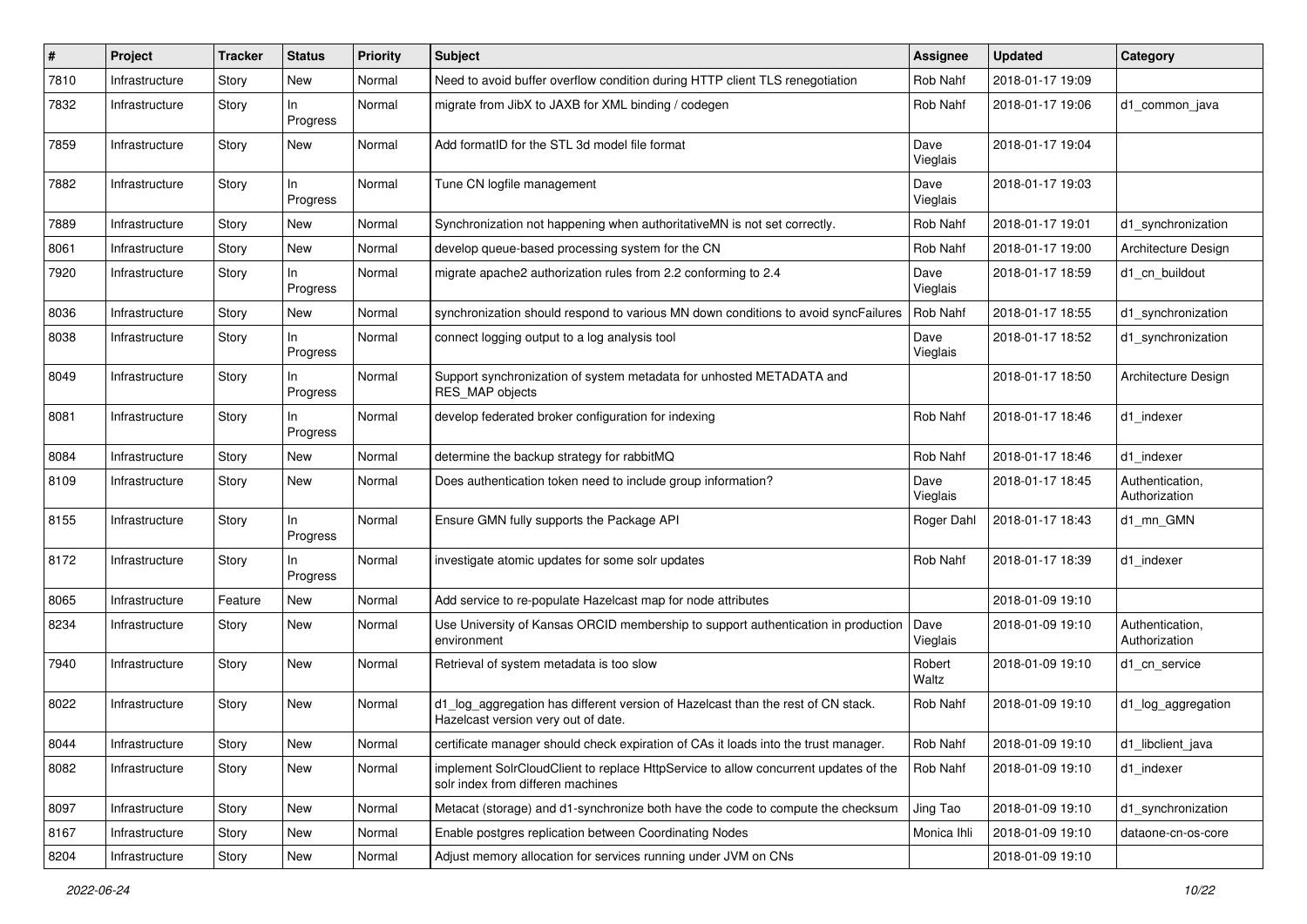| $\sharp$ | <b>Project</b> | <b>Tracker</b> | <b>Status</b>  | Priority | <b>Subject</b>                                                                                                                    | <b>Assignee</b>         | <b>Updated</b>   | Category                         |
|----------|----------------|----------------|----------------|----------|-----------------------------------------------------------------------------------------------------------------------------------|-------------------------|------------------|----------------------------------|
| 8207     | Infrastructure | Story          | <b>New</b>     | Normal   | review and adjust memory allocated to d1-processing                                                                               |                         | 2018-01-09 19:10 |                                  |
| 8208     | Infrastructure | Story          | New            | Normal   | Review and adjust memory allocated to d1-index-task-generator and<br>d1-index-task-processor                                      |                         | 2018-01-09 19:10 |                                  |
| 8227     | Infrastructure | Story          | In<br>Progress | Normal   | ExceptionHandler regurgitates long html pages into the wrapping ServiceFailure<br>message, which goes into CN log files.          | Rob Nahf                | 2018-01-09 19:10 | d1 common java                   |
| 8238     | Infrastructure | Task           | New            | Normal   | Document contacts and procedure for using KU ORCID membership API key                                                             | Dave<br><b>Vieglais</b> | 2018-01-09 02:22 | Authentication,<br>Authorization |
| 8237     | Infrastructure | Task           | New            | Normal   | Configure production environment to use new API key under KU ORCID membership                                                     | Dave<br>Vieglais        | 2018-01-09 02:21 | Authentication,<br>Authorization |
| 8236     | Infrastructure | Task           | New            | Normal   | Acquire ORCID API key under KU membership                                                                                         | Dave<br>Vieglais        | 2018-01-09 02:21 |                                  |
| 8235     | Infrastructure | Task           | New            | Normal   | Arrange with KU library to make use of ORCID membership to support DataONE<br>authentication                                      | Dave<br>Vieglais        | 2018-01-09 02:01 |                                  |
| 7688     | Infrastructure | Bug            | New            | Normal   | LogAggregation unable to change BaseURLs upon updateNodeCapabilities<br>notification                                              | Dave<br>Vieglais        | 2018-01-02 12:02 | d1_log_aggregation               |
| 8115     | Infrastructure | Bug            | New            | Normal   | LDAP logging is set to DEBUG on production CNs                                                                                    | Rob Nahf                | 2017-12-26 18:29 | dataone-cn-os-core               |
| 8123     | Infrastructure | Bug            | Testing        | Normal   | portal hazelcast client should load config directly from xml                                                                      | Rob Nahf                | 2017-12-26 18:20 | d1 portal servlet                |
| 8189     | Infrastructure | Decision       | New            | Normal   | Proposal to change the roles mapped to the origin Solr field for ISO docs                                                         | <b>Bryce</b><br>Mecum   | 2017-12-20 01:28 |                                  |
| 8224     | Infrastructure | Task           | New            | Normal   | metacat not promoting node token privs for solr                                                                                   | Jing Tao                | 2017-12-04 19:33 | Metacat                          |
| 8215     | Infrastructure | Bug            | New            | Normal   | Consider how Subjects are compared (e.g. HTTP vs. HTTPS ORCID URIs)                                                               |                         | 2017-11-07 22:11 |                                  |
| 8210     | Infrastructure | Feature        | <b>New</b>     | Normal   | Generate daily reports by member node of discrepancies between CN vs MN content                                                   |                         | 2017-10-25 18:50 |                                  |
| 8206     | Infrastructure | Task           | New            | Normal   | Review and adjust memory allocation to Solr and zookeeper                                                                         |                         | 2017-10-24 16:03 |                                  |
| 8205     | Infrastructure | Task           | <b>New</b>     | Normal   | Adjust memory allocation to Tomcat7 on CNs                                                                                        |                         | 2017-10-24 15:33 |                                  |
| 8196     | Infrastructure | Bug            | <b>New</b>     | Normal   | Duplicated replicas in the system metadata                                                                                        | Jing Tao                | 2017-10-18 17:19 | d1 replication                   |
| 8184     | Infrastructure | Feature        | <b>New</b>     | Normal   | a feature indicates to restart tomcat when hazelcast client died                                                                  | Jing Tao                | 2017-09-14 19:14 | Metacat                          |
| 8182     | Infrastructure | Bug            | <b>New</b>     | Normal   | relationships defined using SIDs in resource maps don't stay current                                                              | Rob Nahf                | 2017-09-12 00:13 | d1 indexer                       |
| 8171     | Infrastructure | Task           | <b>New</b>     | Normal   | Document hazelcast components to be moved to postgres storage                                                                     | Monica Ihli             | 2017-09-01 15:25 |                                  |
| 8170     | Infrastructure | Task           | New            | Normal   | Identify the components that are currently managed in LDAP on the Coordinating<br>Nodes and how these may be migrated to postgres | Monica Ihli             | 2017-09-01 15:20 |                                  |
| 8168     | Infrastructure | Task           | New            | Normal   | Evaluate options for postgres replication configuration                                                                           | Monica Ihli             | 2017-09-01 15:11 |                                  |
| 8169     | Infrastructure | Task           | New            | Normal   | Document process for changing the postgres master                                                                                 | Monica Ihli             | 2017-09-01 15:09 |                                  |
| 8151     | Infrastructure | Task           | New            | Normal   | CNs should verify that the authoritativeMN listed in SystemMetadata is a valid MN                                                 | Jing Tao                | 2017-07-19 21:32 |                                  |
| 8150     | Infrastructure | Task           | New            | Normal   | Enable CN certificate to alter authoritativeMN property in SystemMetadata                                                         | Jing Tao                | 2017-07-19 21:27 |                                  |
| 8107     | Infrastructure | Feature        | New            | Normal   | Improved Node Synchronization Feedback - Leveraging<br>MNRead.synchronizationFailed()                                             |                         | 2017-06-27 16:46 | Architecture Design              |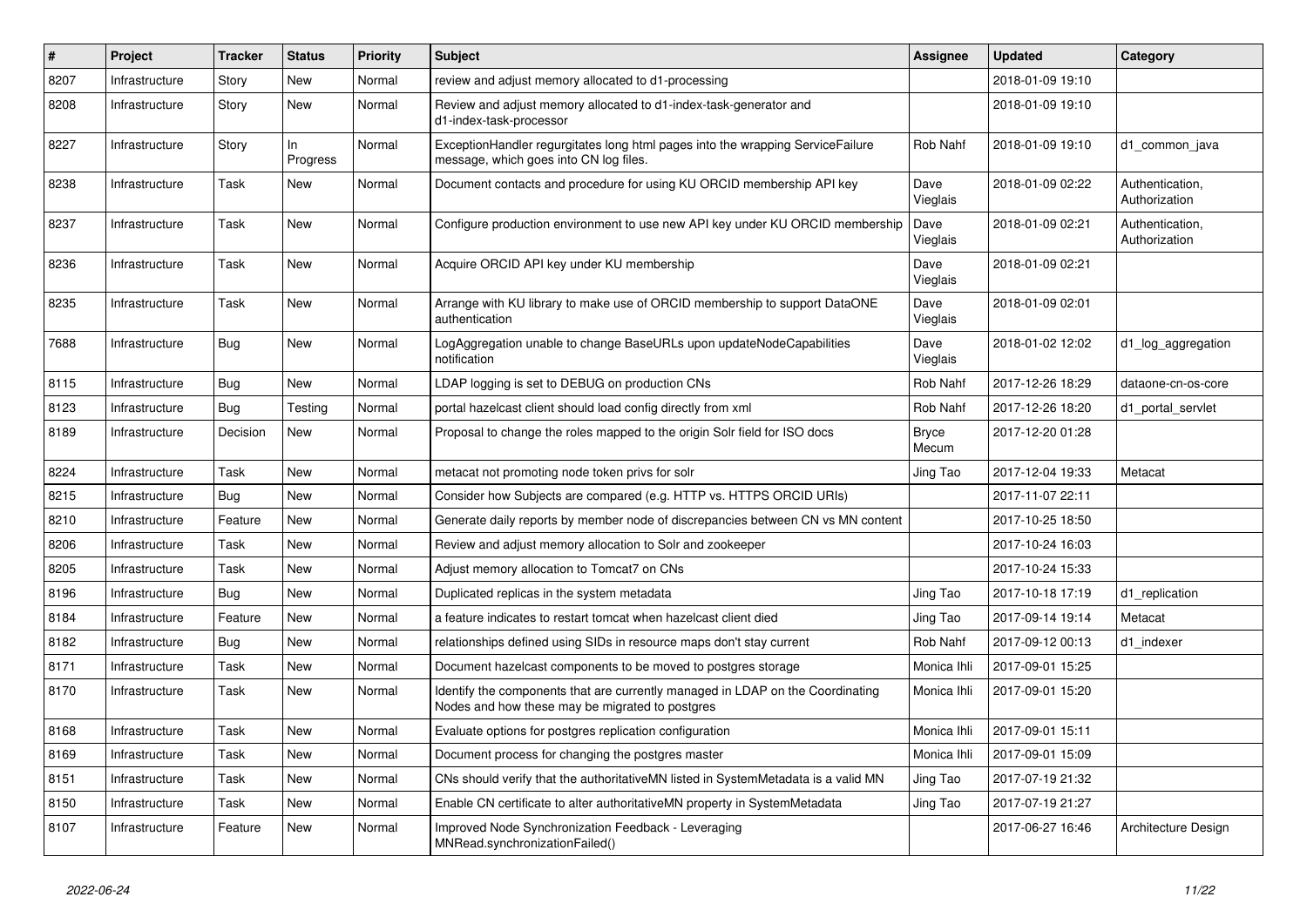| #    | Project        | <b>Tracker</b> | <b>Status</b>   | <b>Priority</b> | <b>Subject</b>                                                                                                              | Assignee           | <b>Updated</b>   | Category               |
|------|----------------|----------------|-----------------|-----------------|-----------------------------------------------------------------------------------------------------------------------------|--------------------|------------------|------------------------|
| 8108 | Infrastructure | Support        | New             | Normal          | Must determine the state of replication auditing for when replicas on non-functioning<br>MNs are still reported as complete | Dave<br>Vieglais   | 2017-06-06 17:56 | d1_replication_auditor |
| 8104 | Infrastructure | Task           | New             | Normal          | Upgrade postgresql jdbc jar file on Metacat                                                                                 | Jing Tao           | 2017-06-02 20:58 | Metacat                |
| 8103 | Infrastructure | Task           | New             | Normal          | Upgrade the postgresql jdbc jar file on the cn context                                                                      | Jing Tao           | 2017-06-02 20:56 | d1 cn service          |
| 8102 | Infrastructure | Task           | New             | Normal          | Upgrade postgresql jdbc jar file on Portal                                                                                  | Jing Tao           | 2017-06-02 20:53 | d1 portal              |
| 8093 | Infrastructure | <b>Bug</b>     | New             | Normal          | resource map index processing is inefficient (2sec / referenced object)                                                     | Rob Nahf           | 2017-05-10 20:00 | d1 indexer             |
| 8080 | Infrastructure | Task           | In<br>Progress  | Normal          | ioslate queue creation logic from processing logic from the queue definition logic                                          | Rob Nahf           | 2017-05-09 22:55 | d1 indexer             |
| 8091 | Infrastructure | Task           | In<br>Progress  | Normal          | Mysterious sync failure of an eml object from the GOA node                                                                  | Jing Tao           | 2017-05-09 21:33 | dataone-cn-os-core     |
| 7699 | Infrastructure | Bug            | New             | Normal          | alter scripts that backup postgresgl db                                                                                     |                    | 2017-05-09 17:33 | dataone-cn-os-core     |
| 7570 | Infrastructure | <b>Bug</b>     | In<br>Progress  | Normal          | Search UI requests cause Out of Memory Error                                                                                | Jing Tao           | 2017-04-26 21:01 | d1 indexer             |
| 8079 | Infrastructure | Task           | In<br>Progress  | Normal          | prototype durable task processing for d1_index_processor                                                                    | Rob Nahf           | 2017-04-26 05:45 | d1_indexer             |
| 8078 | Infrastructure | Task           | <b>New</b>      | Normal          | standardize task serialization for language independence                                                                    | <b>Rob Nahf</b>    | 2017-04-25 22:39 | d1_indexer             |
| 7890 | Infrastructure | Task           | In<br>Progress  | Normal          | configure jenkins-ucsb-1 apache server to host ubuntu repositories                                                          | Rob Nahf           | 2017-04-19 19:12 |                        |
| 7954 | Infrastructure | <b>Bug</b>     | New             | Normal          | SyncFailedTask:submitSynchronizationFailed does not provide cert when connecting<br>to MN                                   | Roger Dahl         | 2017-04-19 18:55 | d1_synchronization     |
| 8070 | Infrastructure | Task           | <b>New</b>      | Normal          | Consolidate the index application-context files                                                                             | Jing Tao           | 2017-04-13 12:51 |                        |
| 8069 | Infrastructure | Bug            | New             | Normal          | Name from ORCID incorrectly parsed                                                                                          | Ben<br>Leinfelder  | 2017-04-12 20:28 | d1 portal servlet      |
| 8066 | Infrastructure | Task           | New             | Normal          | Verify completeness of unit test MetacatRdfXmlSubprocessorTest                                                              | Dave<br>Vieglais   | 2017-04-11 23:47 | d1_indexer             |
| 8052 | Infrastructure | <b>Bug</b>     | New             | Normal          | Geohashed value is incorrect                                                                                                | Peter<br>Slaughter | 2017-04-07 22:06 | d1_indexer             |
| 8058 | Infrastructure | Feature        | New             | Normal          | Allow "upcoming" nodes to appear in the node list                                                                           | Robert<br>Waltz    | 2017-04-03 18:33 | d1 cn service          |
| 8051 | Infrastructure | <b>Bug</b>     | In<br>Progress  | Normal          | CORS-based CN calls fail using Internet Explorer on Windows                                                                 | Chris Jones        | 2017-03-28 16:35 | dataone-cn-os-core     |
| 7858 | Infrastructure | <b>Bug</b>     | New             | Normal          | Obsoleting a resource map clears the resourceMap field for the obsoleted package                                            |                    | 2017-03-28 16:20 | d1 indexer             |
| 6843 | Infrastructure | Task           | In.<br>Progress | Normal          | Update the prov instance of the RdfXmlSubprocessor to index renamed and inverse<br>provenance properties                    | Chris Jones        | 2017-03-28 16:16 | d1 indexer             |
| 7868 | Infrastructure | Bug            | New             | Normal          | potential gaps between log harvests                                                                                         | Rob Nahf           | 2017-03-23 15:40 | d1_log_aggregation     |
| 8046 | Infrastructure | <b>Bug</b>     | New             | Normal          | Mutable Member Nodes orphan unhosted objects                                                                                |                    | 2017-03-15 17:40 | Architecture Design    |
| 8045 | Infrastructure | <b>Bug</b>     | New             | Normal          | certificateLocation not seeming to be utilized                                                                              | Rob Nahf           | 2017-03-14 20:45 | d1_libclient_java      |
| 7935 | Infrastructure | Task           | New             | Normal          | Use a dedicated hazelcast queue as the listener to generate index task                                                      | Jing Tao           | 2017-02-27 18:07 | d1_indexer             |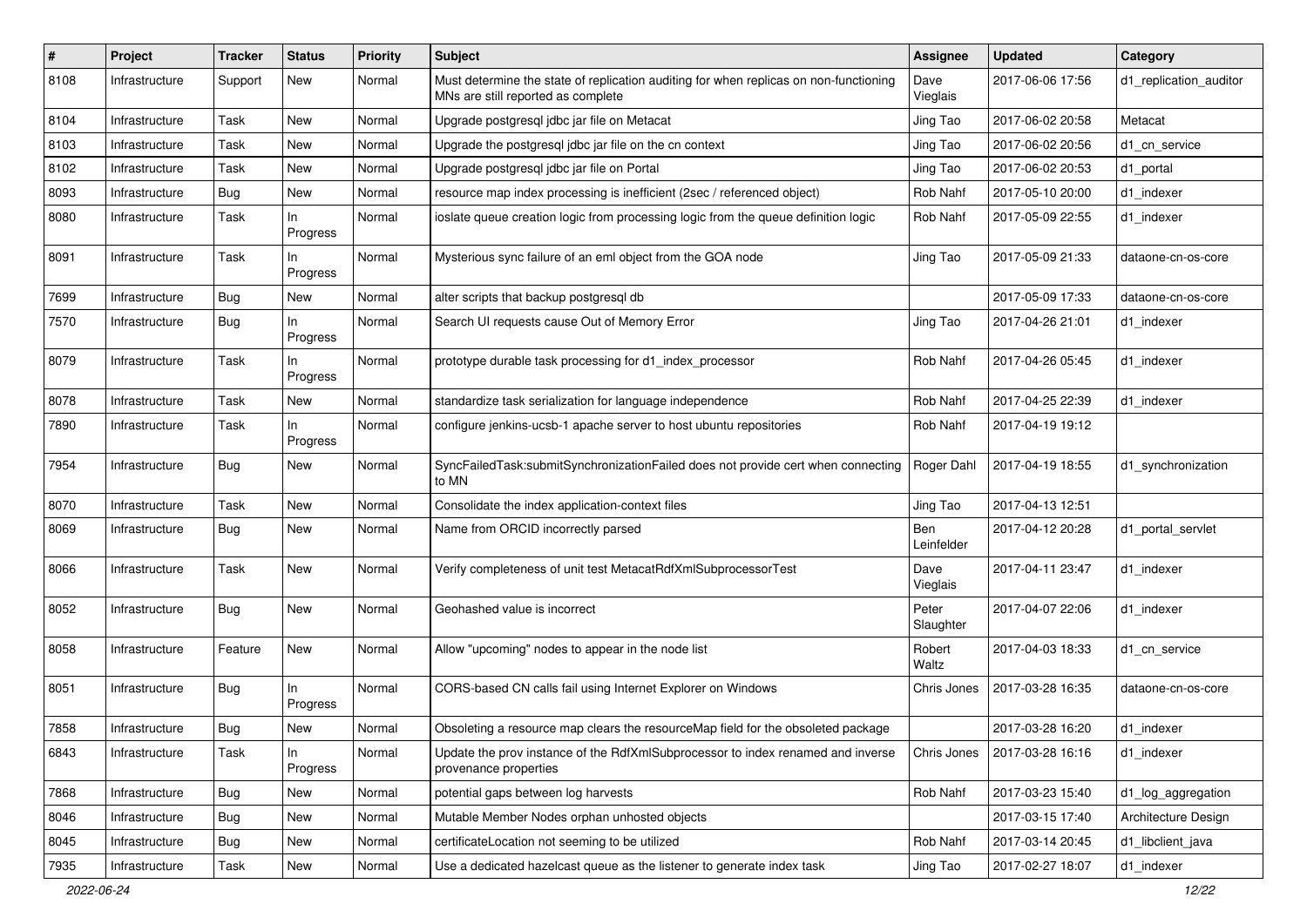| $\pmb{\#}$ | Project        | <b>Tracker</b> | <b>Status</b>   | Priority | <b>Subject</b>                                                                                                | Assignee         | <b>Updated</b>   | Category                         |
|------------|----------------|----------------|-----------------|----------|---------------------------------------------------------------------------------------------------------------|------------------|------------------|----------------------------------|
| 7936       | Infrastructure | Bug            | New             | Normal   | Same pid with different status exists in the index_task table                                                 | Jing Tao         | 2017-02-27 18:07 | d1 indexer                       |
| 7949       | Infrastructure | Task           | <b>New</b>      | Normal   | Ensure that there's no race condition where an entry can be added to "IN PROCESS"<br>if it is already present | Jing Tao         | 2017-02-27 17:55 |                                  |
| 4189       | Infrastructure | Task           | In.<br>Progress | Normal   | Update dataoneErrors.xsd to match the documentation                                                           | Dave<br>Vieglais | 2017-01-14 00:24 | d1 schemas                       |
| 7933       | Infrastructure | <b>Bug</b>     | New             | Normal   | d1-index-task-processor stops processing task queue                                                           | Jing Tao         | 2017-01-11 23:47 | d1 indexer                       |
| 7958       | Infrastructure | Task           | In.<br>Progress | Normal   | CN sometimes sends invalid submitSynchronizationFailed document to MN                                         | Rob Nahf         | 2017-01-04 17:23 | d1_synchronization               |
| 7876       | Infrastructure | Feature        | <b>New</b>      | Normal   | Create a new admin page for Metacat admins to register schemas                                                | Jing Tao         | 2016-12-21 09:11 | Metacat                          |
| 7358       | Infrastructure | Story          | In<br>Progress  | Normal   | ContactSubject on NodeList must be valid D1 Idap entry                                                        | Dave<br>Vieglais | 2016-12-21 09:05 | Authentication,<br>Authorization |
| 7922       | Infrastructure | Task           | New             | Normal   | DataONE Accessibility                                                                                         | Isis Serna       | 2016-10-31 23:05 |                                  |
| 7883       | Infrastructure | Task           | <b>New</b>      | Normal   | Document the log files of relevance on Coordinating Nodes                                                     |                  | 2016-09-09 20:20 |                                  |
| 7884       | Infrastructure | Task           | <b>New</b>      | Normal   | CN portal log is misconfigured                                                                                | Rob Nahf         | 2016-09-09 20:18 | d1 portal servlet                |
| 4067       | Infrastructure | Bug            | <b>New</b>      | Normal   | Validate Node stream in MultipartHttpServletRequest in register and<br>updateNodeCapabilities.                | Robert<br>Waltz  | 2016-08-10 21:01 | d1 cn service                    |
| 3869       | Infrastructure | <b>Bug</b>     | <b>New</b>      | Normal   | wrong key set in portal/WEB-INF/client.xml                                                                    | Robert<br>Waltz  | 2016-08-10 20:58 | d1 cn buildout                   |
| 4142       | Infrastructure | <b>Bug</b>     | New             | Normal   | dataone-cn-processdaemon prerm needs to be reconfiguration friendly                                           | Robert<br>Waltz  | 2016-08-10 20:58 | d1 cn buildout                   |
| 5321       | Infrastructure | Bug            | New             | Normal   | Multiple Hazelcast Client connections to same storage instance                                                | Robert<br>Waltz  | 2016-08-10 20:58 | d1_process_daemon                |
| 6060       | Infrastructure | Bug            | <b>New</b>      | Normal   | dataone-cn-index install should fail if subtasks fail                                                         | Robert<br>Waltz  | 2016-08-10 20:58 | d1 cn buildout                   |
| 6070       | Infrastructure | Bug            | New             | Normal   | CNs missing GOA objects                                                                                       | Robert<br>Waltz  | 2016-08-10 20:56 | d1 synchronization               |
| 6062       | Infrastructure | Bug            | In<br>Progress  | Normal   | Jenkins not cascading builds in trunk                                                                         | Robert<br>Waltz  | 2016-08-10 20:56 | Environment.Developme<br>nt      |
| 4129       | Infrastructure | Bug            | New             | Normal   | Only configure ufw ports for machines in xml configuration file                                               | Robert<br>Waltz  | 2016-08-10 20:47 | d1 cn buildout                   |
| 7850       | Infrastructure | Task           | <b>New</b>      | Normal   | Passing SID to MNRead.systemMetadataChanged()                                                                 | Dave<br>Vieglais | 2016-07-20 20:00 |                                  |
| 7744       | Infrastructure | Task           | <b>New</b>      | Normal   | put together initial design                                                                                   |                  | 2016-06-22 17:19 |                                  |
| 6376       | Infrastructure | Task           | <b>New</b>      | Normal   | test the new strategy against working ReplicationManager test                                                 | Rob Nahf         | 2016-06-22 16:53 | d1_replication                   |
| 6372       | Infrastructure | Task           | In.<br>Progress | Normal   | rehabilitate ReplicationManager "unit" tests                                                                  | Rob Nahf         | 2016-06-22 16:53 | d1 replication                   |
| 6378       | Infrastructure | Task           | Testing         | Normal   | code up the new strategy                                                                                      | Rob Nahf         | 2016-06-22 16:53 | d1 replication                   |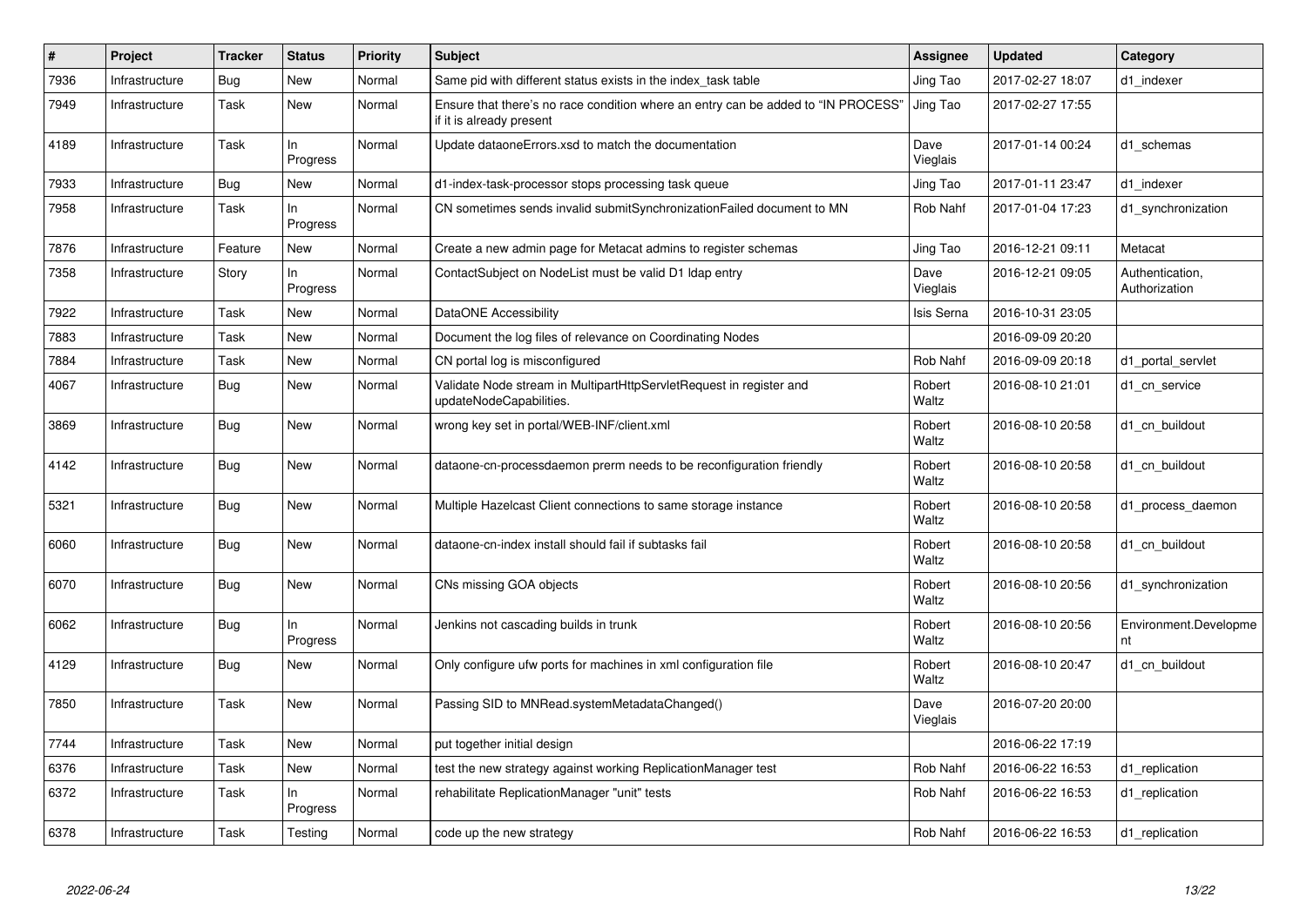| #    | Project        | Tracker    | <b>Status</b>   | <b>Priority</b> | <b>Subject</b>                                                                         | <b>Assignee</b>  | <b>Updated</b>   | Category               |
|------|----------------|------------|-----------------|-----------------|----------------------------------------------------------------------------------------|------------------|------------------|------------------------|
| 6375 | Infrastructure | Task       | In.<br>Progress | Normal          | Refactor out dependency on a working CN                                                | Rob Nahf         | 2016-06-22 16:53 | d1_replication         |
| 6499 | Infrastructure | Feature    | New             | Normal          | define and implement addFormat() method                                                | Rob Nahf         | 2016-06-22 16:51 | Architecture Design    |
| 1651 | Infrastructure | Task       | New             | Normal          | Update Metacat ResourceHandler to field the PUT call on /formats/fmtid                 |                  | 2016-06-22 16:51 |                        |
| 1650 | Infrastructure | Task       | New             | Normal          | Update d1_cn_service ProxyCNCoreService and CNCoreController to include<br>addFormat() |                  | 2016-06-22 16:51 |                        |
| 1649 | Infrastructure | Task       | New             | Normal          | Update Metacat's CNCorelmpl to include addFormat()                                     |                  | 2016-06-22 16:51 |                        |
| 1646 | Infrastructure | Task       | New             | Normal          | Add addFormat() to the CNCore API                                                      |                  | 2016-06-22 16:51 |                        |
| 7607 | Infrastructure | Task       | New             | Normal          | LTER_EUROPE refuses the production CN from harvesting log records                      | Laura<br>Moyers  | 2016-06-09 16:34 | Environment.Production |
| 7825 | Infrastructure | Bug        | New             | Normal          | Hazelcast service stops working after a while                                          | Jing Tao         | 2016-06-07 18:53 | Metacat                |
| 7822 | Infrastructure | Task       | New             | Normal          | Should we configure clients to use Expect 100-Continue header in 1.1 requests          | Rob Nahf         | 2016-06-03 19:46 | d1 libclient java      |
| 7774 | Infrastructure | Task       | New             | Normal          | GMN: Move to Let's Encrypt                                                             |                  | 2016-05-09 22:16 |                        |
| 7767 | Infrastructure | Task       | New             | Normal          | In DataONE search results, move map display to map extent                              | Dave<br>Vieglais | 2016-05-04 18:31 |                        |
| 7523 | Infrastructure | <b>Bug</b> | In<br>Progress  | Normal          | D1Client no longer updates stale NodeList                                              | Rob Nahf         | 2016-04-19 22:27 | d1 libclient java      |
| 7712 | Infrastructure | Story      | New             | Normal          | Sanparks fails during LogAggregation                                                   | Laura<br>Moyers  | 2016-04-06 16:43 | Environment.Production |
| 7606 | Infrastructure | Task       | In<br>Progress  | Normal          | NRDC does not trust the CN certificate for log harvesting                              | Laura<br>Moyers  | 2016-04-06 16:14 | Environment.Production |
| 7407 | Infrastructure | Story      | In.<br>Progress | Normal          | object formats in the d1_common_java bootstrap list are inconsistent with production   | Dave<br>Vieglais | 2016-03-15 16:49 | d1_indexer             |
| 7666 | Infrastructure | <b>Bug</b> | New             | Normal          | mnTestMPC repeating attempts to set replica status to FAILED                           | Laura<br>Moyers  | 2016-02-25 21:44 | Environment.Stage1     |
| 7641 | Infrastructure | Task       | New             | Normal          | contact ONEShare                                                                       | Laura<br>Moyers  | 2016-02-12 16:40 | Environment.Production |
| 7640 | Infrastructure | Story      | New             | Normal          | ONEShare failing with ServiceFailure                                                   | Laura<br>Moyers  | 2016-02-12 16:39 | Environment.Production |
| 7612 | Infrastructure | Task       | In<br>Progress  | Normal          | <b>Contact ORNLDAAC</b>                                                                | Laura<br>Moyers  | 2016-02-11 18:02 | Environment.Production |
| 6854 | Infrastructure | Feature    | In<br>Progress  | Normal          | add testAssumptionFailure to run listener                                              | Rob Nahf         | 2016-01-26 22:30 | d1_integration         |
| 7611 | Infrastructure | Story      | New             | Normal          | ORNLDAAC fails during log aggregation                                                  | Laura<br>Moyers  | 2016-01-26 16:39 | Environment.Production |
| 6882 | Infrastructure | <b>Bug</b> | New             | Normal          | after CN upgrade togglePortsAndReplication.sh missing                                  | Robert<br>Waltz  | 2016-01-05 17:54 | d1_cn_buildout         |
| 6011 | Infrastructure | Bug        | New             | Normal          | Synchronization fails from max_syncobjectqueue_size                                    | Robert<br>Waltz  | 2016-01-05 17:52 | d1_synchronization     |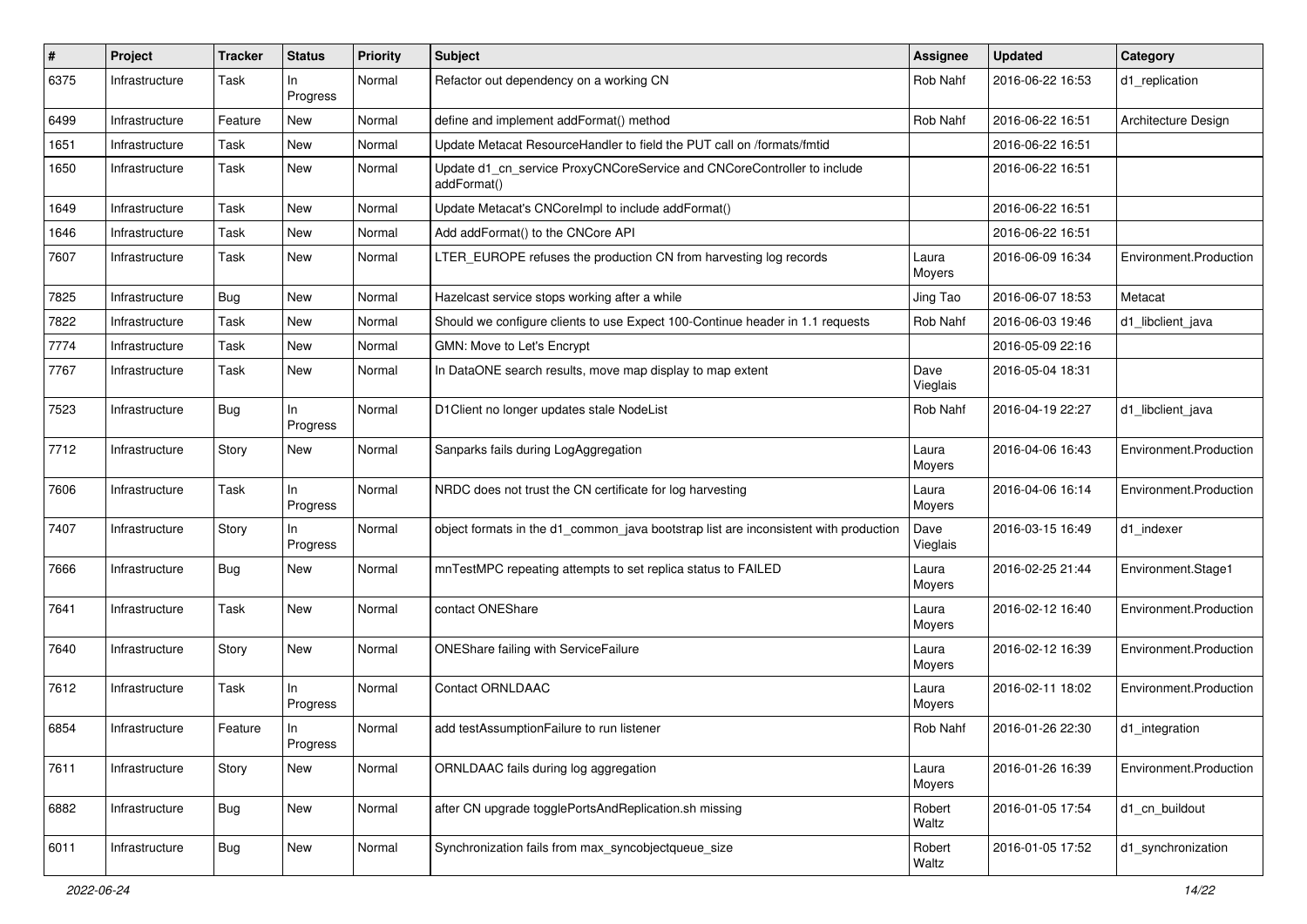| ∦    | <b>Project</b> | <b>Tracker</b> | <b>Status</b>   | <b>Priority</b> | Subject                                                                                                                         | <b>Assignee</b>   | <b>Updated</b>   | Category                  |
|------|----------------|----------------|-----------------|-----------------|---------------------------------------------------------------------------------------------------------------------------------|-------------------|------------------|---------------------------|
| 7538 | Infrastructure | Task           | New             | Normal          | look at nodeFactory in how it builds mock CNodes                                                                                | Rob Nahf          | 2015-12-10 17:03 | d1 libclient java         |
| 7537 | Infrastructure | Task           | <b>New</b>      | Normal          | add nodelist refreshes to NodeLocator classes                                                                                   | Rob Nahf          | 2015-12-10 16:59 | d1_libclient_java         |
| 7466 | Infrastructure | Task           | In<br>Progress  | Normal          | Some objects not accessible on the CN via REST API                                                                              | Chris Jones       | 2015-11-05 16:11 | Metacat                   |
| 6706 | Infrastructure | Task           | New             | Normal          | CN-SANDBOX initiated synchronization with mnTestLTER before node was<br>"approved"                                              | Robert<br>Waltz   | 2015-10-09 17:38 | Environment.Sandbox       |
| 7371 | Infrastructure | <b>Bug</b>     | New             | Normal          | A systemMetadata update that changes the formatID from DATA to METADATA or<br>RESOURCE_MAP will not upload the object to the CN | Robert<br>Waltz   | 2015-09-22 21:47 | d1 cn service             |
| 7370 | Infrastructure | Bug            | New             | Normal          | TypeFactory.convertTypeFromType does not use xmlValue comparisons for Enum<br>conversions                                       | Rob Nahf          | 2015-09-21 16:07 | d1_common_java            |
| 7279 | Infrastructure | Task           | New             | Normal          | MN implementation documentation - need document management solution                                                             | Dave<br>Vieglais  | 2015-07-28 22:24 | Documentation             |
| 7104 | Infrastructure | Task           | <b>New</b>      | Normal          | Event index reindexing shouldn't require re-harvest from MNs                                                                    |                   | 2015-07-09 15:34 | d1_log_aggregation        |
| 7178 | Infrastructure | <b>Bug</b>     | New             | Normal          | duplicate replica information on mn-demo-5                                                                                      | Robert<br>Waltz   | 2015-07-01 20:14 | d1_replication            |
| 2827 | Infrastructure | Task           | In.<br>Progress | Normal          | nesting groups requires schema change*                                                                                          | Dave<br>Vieglais  | 2015-06-25 22:00 | d1 schemas                |
| 7183 | Infrastructure | Story          | New             | Normal          | Update wild card server certificate on all test.dataone.org systems                                                             | Dave<br>Vieglais  | 2015-06-15 15:10 | <b>Support Operations</b> |
| 7184 | Infrastructure | Task           | New             | Normal          | Create an Ansible script that can replace a server certificate                                                                  | <b>Nick Outin</b> | 2015-06-15 15:10 | <b>Support Operations</b> |
| 7176 | Infrastructure | Task           | <b>New</b>      | Normal          | Develop textual documentation for certificate management                                                                        | Dave<br>Vieglais  | 2015-06-10 01:33 | Documentation             |
| 7177 | Infrastructure | Task           | New             | Normal          | Develop video documentation for certificate management                                                                          | Dave<br>Vieglais  | 2015-06-10 01:33 | Documentation             |
| 7097 | Infrastructure | <b>Bug</b>     | New             | Normal          | v1 call to CN.search() yields a NoClassDef exception for boucncycastle                                                          | Rob Nahf          | 2015-05-12 18:46 |                           |
| 7047 | Infrastructure | Task           | New             | Normal          | Set user-agent in http request header for CN requests to member nodes                                                           | Robert<br>Waltz   | 2015-04-15 22:41 | d1 cn service             |
| 6877 | Infrastructure | Task           | New             | Normal          | Support for ISO 19115 metadata standard                                                                                         |                   | 2015-03-10 18:08 | Format ID                 |
| 6876 | Infrastructure | Task           | New             | Normal          | Support for ISO 19139 metadata standard                                                                                         |                   | 2015-03-10 17:27 | Format ID                 |
| 6791 | Infrastructure | <b>Bug</b>     | New             | Normal          | Building d1_log_aggregation doesn't trigger downstream builds                                                                   |                   | 2015-01-31 00:32 | <b>Support Operations</b> |
| 6761 | Infrastructure | Task           | New             | Normal          | unregister extraneous nodes in STAGE-2                                                                                          |                   | 2015-01-14 00:49 | Environment.Stage2        |
| 6760 | Infrastructure | Task           | New             | Normal          | rename mnDemo9 node                                                                                                             |                   | 2015-01-14 00:44 |                           |
| 3643 | Infrastructure | Task           | New             | Normal          | Decide on future of stage-2 environment                                                                                         | Robert<br>Waltz   | 2015-01-14 00:41 |                           |
| 6754 | Infrastructure | Task           | New             | Normal          | Architecture API loose ends                                                                                                     | Dave<br>Vieglais  | 2015-01-13 18:54 | Architecture Design       |
| 6514 | Infrastructure | Task           | New             | Normal          | Reharvest all Records to build initial cache                                                                                    | Robert<br>Waltz   | 2015-01-13 15:56 | d1_log_aggregation        |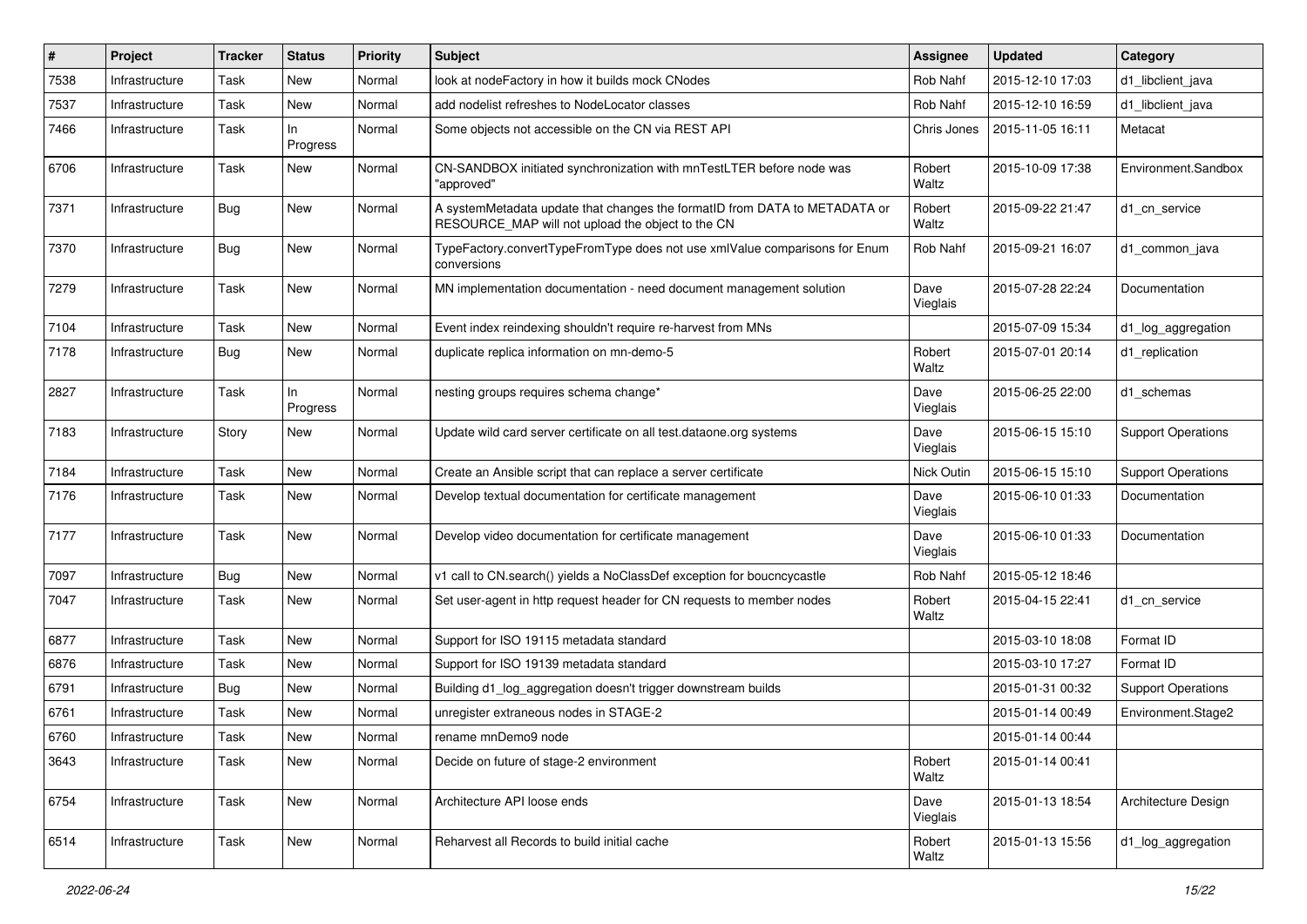| #    | Project        | <b>Tracker</b> | <b>Status</b>   | <b>Priority</b> | Subject                                                                                                | <b>Assignee</b>      | <b>Updated</b>   | Category                    |
|------|----------------|----------------|-----------------|-----------------|--------------------------------------------------------------------------------------------------------|----------------------|------------------|-----------------------------|
| 3700 | Infrastructure | <b>Bug</b>     | New             | Normal          | MNodeService.replicate will not request new object if existing on MN                                   | Chris Jones          | 2015-01-06 19:43 | Metacat                     |
| 6044 | Infrastructure | <b>Bug</b>     | New             | Normal          | Indexer needs port 5432 open to localhost during postinst                                              | Robert<br>Waltz      | 2015-01-06 18:17 | d1 cn buildout              |
| 6565 | Infrastructure | Task           | New             | Normal          | Configure Jenkins jobs for ezid (ezid-client)                                                          | Rob Nahf             | 2014-12-15 18:36 |                             |
| 6705 | Infrastructure | Decision       | New             | Normal          | What behavior should be when a user request a sid when all the pids matching the<br>sid were obsoleted |                      | 2014-12-10 20:08 |                             |
| 6624 | Infrastructure | Task           | New             | Normal          | link Node Identity arch. spec. to OperationDocs Node Reg page                                          |                      | 2014-11-21 20:29 | Documentation               |
| 6615 | Infrastructure | <b>Bug</b>     | <b>New</b>      | Normal          | Apt-get doesn't work on mn-sandbox-unm-1                                                               |                      | 2014-11-18 18:45 |                             |
| 6569 | Infrastructure | Task           | New             | Normal          | configure jobs for tag 1.0.1, 1.0.0 and 0.9.0                                                          | Rob Nahf             | 2014-11-14 17:56 |                             |
| 5498 | Infrastructure | Task           | New             | Normal          | Determine the cause of the Jun2014 cn-orc-1 out of memory issue                                        | Michael<br>Campfield | 2014-10-31 19:11 | Environment.Production      |
| 4246 | Infrastructure | Task           | In<br>Progress  | Normal          | Determine why cn-stage-ucsb-1 LDAP syncrepl is failing                                                 | Michael<br>Campfield | 2014-10-31 17:42 | Environment.Stage1          |
| 6542 | Infrastructure | Bug            | <b>New</b>      | Normal          | Unable to add metadata document on mndemo8                                                             |                      | 2014-10-30 16:30 | Environment.Developme<br>nt |
| 6483 | Infrastructure | Task           | <b>New</b>      | Normal          | DataONE xsede VM at ORC                                                                                | Michael<br>Campfield | 2014-10-24 10:54 |                             |
| 4051 | Infrastructure | Feature        | <b>New</b>      | Normal          | MN Stack supporting Fedora Commons                                                                     |                      | 2014-10-02 21:39 | mn.Fedora                   |
| 5582 | Infrastructure | <b>Bug</b>     | New             | Normal          | xinetd not supported via debian install                                                                | Robert<br>Waltz      | 2014-10-02 19:27 | d1 cn buildout              |
| 3122 | Infrastructure | <b>Bug</b>     | ln.<br>Progress | Normal          | asterisk in search term                                                                                | Skye<br>Roseboom     | 2014-10-02 18:02 | d1 mercury                  |
| 2540 | Infrastructure | Feature        | In<br>Progress  | Normal          | add generateIdentifier() method to MNStorage API                                                       | Dave<br>Vieglais     | 2014-10-02 17:54 | Documentation               |
| 2545 | Infrastructure | Task           | New             | Normal          | create d1_integration tests using for MN.generateIdentifier                                            | Rob Nahf             | 2014-10-02 17:54 | d1_integration              |
| 1762 | Infrastructure | Task           | New             | Normal          | Sketch CN components and associations                                                                  | Dave<br>Vieglais     | 2014-10-02 17:40 |                             |
| 1986 | Infrastructure | Task           | New             | Normal          | Update UC04 to use correct CN method for determining if a PID exists                                   | Dave<br>Vieglais     | 2014-10-02 17:21 | Documentation               |
| 1983 | Infrastructure | Task           | New             | Normal          | UC04 describes MNCore.ping() with discovery capability                                                 | Dave<br>Vieglais     | 2014-10-02 17:21 | Documentation               |
| 1961 | Infrastructure | Task           | New             | Normal          | Types.ErrorMessage - does not exist                                                                    | Dave<br>Vieglais     | 2014-10-02 17:21 | Documentation               |
| 3315 | Infrastructure | Task           | New             | Normal          | CNRead.query() - POST in addition to GET                                                               | Dave<br>Vieglais     | 2014-10-02 17:21 | Documentation               |
| 3314 | Infrastructure | Task           | New             | Normal          | CNRead.getQueryEngineDescription() - REST URL                                                          | Dave<br>Vieglais     | 2014-10-02 17:21 | Documentation               |
| 6167 | Infrastructure | Task           | New             | Normal          | Docs for CNRead.search() say "SOLR" in capital but actual API expects "solr" in<br>lower case          | Dave<br>Vieglais     | 2014-10-02 17:21 | Documentation               |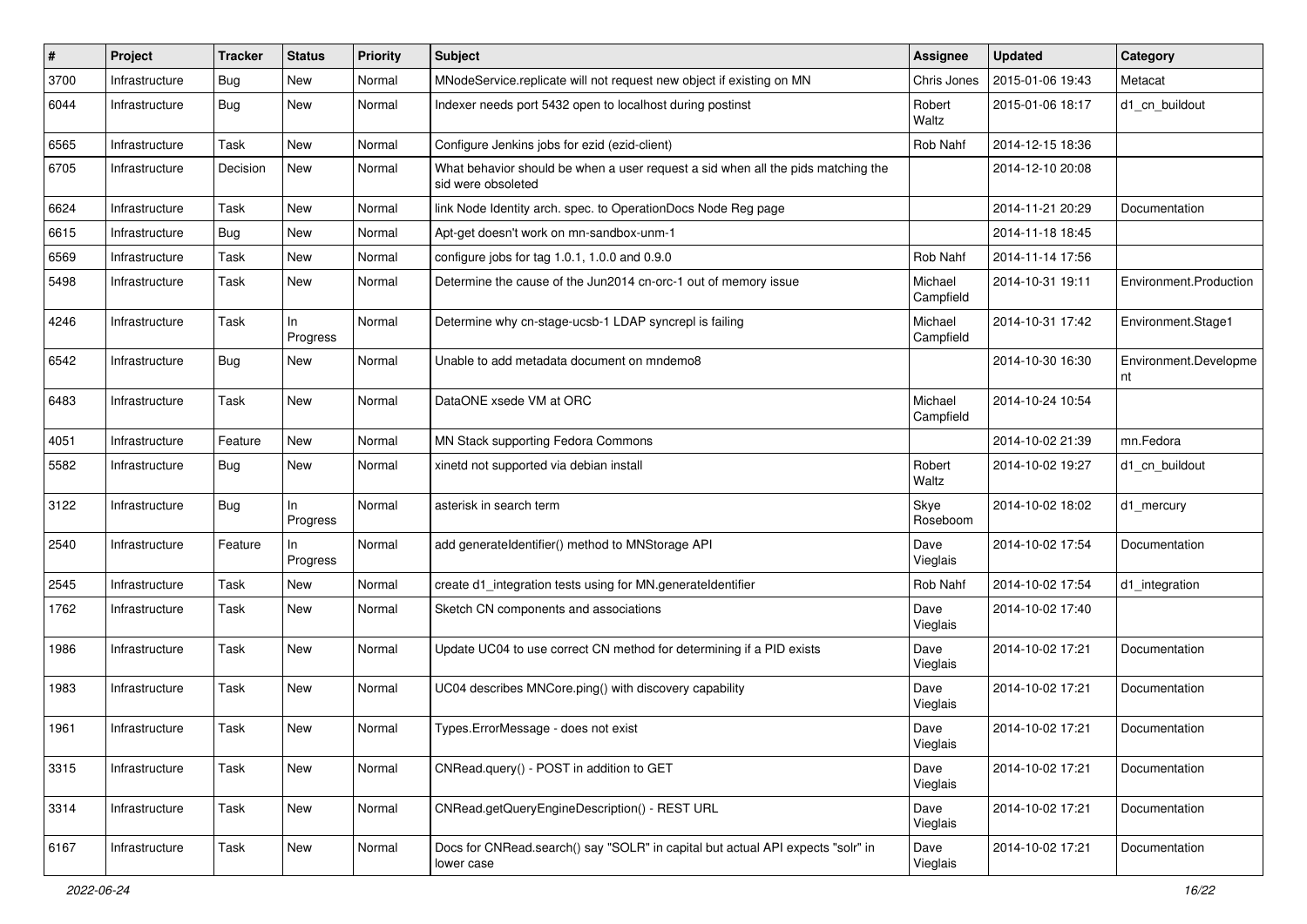| $\pmb{\#}$ | Project        | <b>Tracker</b> | <b>Status</b> | <b>Priority</b> | <b>Subject</b>                                                                            | <b>Assignee</b>  | <b>Updated</b>   | Category      |
|------------|----------------|----------------|---------------|-----------------|-------------------------------------------------------------------------------------------|------------------|------------------|---------------|
| 5531       | Infrastructure | Task           | Testing       | Normal          | Provide overview of replication process for MN implementors                               | Matthew<br>Jones | 2014-10-02 17:21 | Documentation |
| 4723       | Infrastructure | Task           | New           | Normal          | MN recognition of CN                                                                      | Dave<br>Vieglais | 2014-10-02 17:21 |               |
| 4722       | Infrastructure | <b>Task</b>    | New           | Normal          | Clarify permissions for CN                                                                | Dave<br>Vieglais | 2014-10-02 17:21 |               |
| 2826       | Infrastructure | Task           | New           | Normal          | MNStorage.archive() - Permissions                                                         | Dave<br>Vieglais | 2014-10-02 17:21 | Documentation |
| 2810       | Infrastructure | Task           | New           | Normal          | setReplicationStatus() example rwt state transition is incorrect                          | Dave<br>Vieglais | 2014-10-02 17:21 | Documentation |
| 4102       | Infrastructure | Task           | New           | Normal          | Add expiration policy for CNCore.reserveldentifier()                                      | Dave<br>Vieglais | 2014-10-02 17:21 | Documentation |
| 2809       | Infrastructure | Task           | New           | Normal          | MNStorage.update() - Make behavior explicit                                               | Dave<br>Vieglais | 2014-10-02 17:21 | Documentation |
| 2794       | Infrastructure | Task           | New           | Normal          | Exceptions: Remove unsupported exception serializations and add "header<br>serialization" | Dave<br>Vieglais | 2014-10-02 17:21 | Documentation |
| 2793       | Infrastructure | Task           | New           | Normal          | MNRead.describe() - Document special requirement of returning D1 exceptions in<br>header  | Dave<br>Vieglais | 2014-10-02 17:21 | Documentation |
| 2660       | Infrastructure | <b>Task</b>    | New           | Normal          | Deciding on a key size for D1 certs                                                       | Dave<br>Vieglais | 2014-10-02 17:21 | Documentation |
| 2646       | Infrastructure | <b>Task</b>    | <b>New</b>    | Normal          | MNReplication.getReplica() - Add information about<br>CNReplication.isNodeAuthorized()    | Dave<br>Vieglais | 2014-10-02 17:21 | Documentation |
| 2508       | Infrastructure | Task           | New           | Normal          | MNStorage.delete(), MNStorage.update() - Action must be denied for replicas.              | Dave<br>Vieglais | 2014-10-02 17:21 | Documentation |
| 2475       | Infrastructure | Task           | New           | Normal          | CNReplication.setReplicationStatus() - How to represent null                              | Dave<br>Vieglais | 2014-10-02 17:21 | Documentation |
| 2466       | Infrastructure | Task           | New           | Normal          | Authentication - Remove references to Principal                                           | Dave<br>Vieglais | 2014-10-02 17:21 | Documentation |
| 3807       | Infrastructure | Task           | New           | Normal          | Add documentation for Types.QueryEngineDescription                                        | Dave<br>Vieglais | 2014-10-02 17:21 | Documentation |
| 2465       | Infrastructure | Task           | New           | Normal          | Authentication - Remove TODO about selecting format for principal name                    | Dave<br>Vieglais | 2014-10-02 17:21 | Documentation |
| 2464       | Infrastructure | <b>Task</b>    | New           | Normal          | Authentication - no space after comma in subjects                                         | Dave<br>Vieglais | 2014-10-02 17:21 | Documentation |
| 2394       | Infrastructure | Task           | New           | Normal          | CNRead.search() - solr / SOLR                                                             | Dave<br>Vieglais | 2014-10-02 17:21 | Documentation |
| 2342       | Infrastructure | Task           | New           | Normal          | CNCore.reserveldentifier() - Update REST description                                      | Dave<br>Vieglais | 2014-10-02 17:21 | Documentation |
| 2227       | Infrastructure | Task           | New           | Normal          | Specify valid mimetypes for responses                                                     | Dave<br>Vieglais | 2014-10-02 17:21 | Documentation |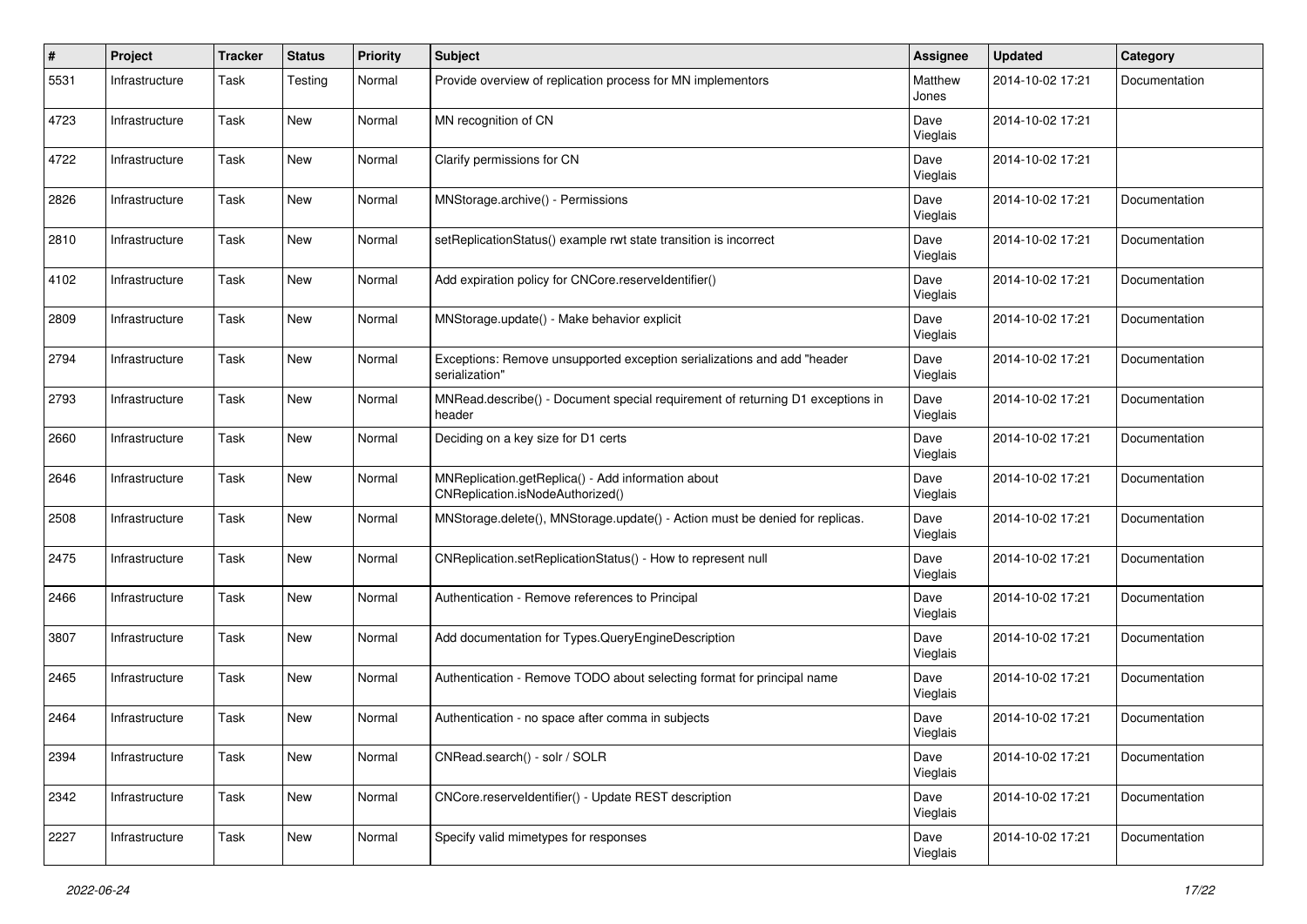| $\pmb{\#}$ | Project        | <b>Tracker</b> | <b>Status</b>   | <b>Priority</b> | <b>Subject</b>                                                                   | <b>Assignee</b>  | <b>Updated</b>   | Category                    |
|------------|----------------|----------------|-----------------|-----------------|----------------------------------------------------------------------------------|------------------|------------------|-----------------------------|
| 2172       | Infrastructure | Task           | New             | Normal          | Types.DateTime: Example serialization without TZ designator                      | Dave<br>Vieglais | 2014-10-02 17:21 | Documentation               |
| 3598       | Infrastructure | Task           | New             | Normal          | Node document subject description is a bit unclear                               | Dave<br>Vieglais | 2014-10-02 17:21 | Documentation               |
| 2142       | Infrastructure | Task           | <b>New</b>      | Normal          | MNReplication.getReplica() - include PID in signature                            | Dave<br>Vieglais | 2014-10-02 17:21 | Documentation               |
| 2131       | Infrastructure | Task           | New             | Normal          | CNRegister.updateNodeCapabilities() - nodeid -> nodeld                           | Dave<br>Vieglais | 2014-10-02 17:21 |                             |
| 2123       | Infrastructure | Task           | New             | Normal          | Description of serialVersion                                                     | Dave<br>Vieglais | 2014-10-02 17:21 | Documentation               |
| 2083       | Infrastructure | Task           | New             | Normal          | Split the CN API into public and private sections                                | Dave<br>Vieglais | 2014-10-02 17:21 | Documentation               |
| 2054       | Infrastructure | Task           | New             | Normal          | CNReplication.setReplicationPolicy(), updateReplicationMetadata()                | Dave<br>Vieglais | 2014-10-02 17:21 | Documentation               |
| 2053       | Infrastructure | Task           | New             | Normal          | CNReplication.setReplicationStatus() - Add info about serialVersion              |                  | 2014-10-02 17:21 |                             |
| 1873       | Infrastructure | Feature        | <b>New</b>      | Normal          | Postproccessing tool for log reporting                                           |                  | 2014-10-02 17:06 | d1_log_aggregation          |
| 3572       | Infrastructure | <b>Bug</b>     | New             | Normal          | LDAP not updated for Node when synchronized set to true                          | Robert<br>Waltz  | 2014-10-01 22:56 | d1_cn_node_registry         |
| 2411       | Infrastructure | <b>Bug</b>     | In<br>Progress  | Normal          | knb MNs and CNs allow self-signed certificates to connect                        | Chris Jones      | 2014-10-01 22:22 | Environment.Developme<br>nt |
| 2956       | Infrastructure | Task           | In<br>Progress  | Normal          | content-checking tests for MNs entering an environment                           | Rob Nahf         | 2014-10-01 22:04 | d1_integration              |
| 3925       | Infrastructure | Task           | <b>New</b>      | Normal          | navigate through the ResourceMap confirm existence of identifiers on the MN      | Rob Nahf         | 2014-10-01 22:04 | MNWebChecker                |
| 3924       | Infrastructure | Task           | New             | Normal          | Pids in ObjectList should be the same as pids in the systemMetadata Map          | Rob Nahf         | 2014-10-01 22:04 | MNWebChecker                |
| 4038       | Infrastructure | Feature        | New             | Normal          | change default replication implementation                                        | Matthew<br>Jones | 2014-10-01 21:26 | d1_replication              |
| 4176       | Infrastructure | <b>Bug</b>     | <b>New</b>      | Normal          | The archive method in CN doesn't call back to the authoritative and replica MNs. |                  | 2014-10-01 21:25 |                             |
| 1073       | Infrastructure | Task           | New             | Normal          | Design client application authentication redirection approach                    | Matthew<br>Jones | 2014-10-01 20:47 | d1_identity_manager         |
| 1061       | Infrastructure | Task           | In<br>Progress  | Normal          | Identify approach to Identity Mapping                                            | Matthew<br>Jones | 2014-10-01 20:47 |                             |
| 1048       | Infrastructure | Task           | ln.<br>Progress | Normal          | Write authorization system specification                                         | Matthew<br>Jones | 2014-10-01 20:47 |                             |
| 1047       | Infrastructure | Task           | In<br>Progress  | Normal          | Write Authentication system specification                                        | Matthew<br>Jones | 2014-10-01 20:47 |                             |
| 1527       | Infrastructure | Task           | New             | Normal          | Allow AccessPolicy to be set for groups                                          | Matthew<br>Jones | 2014-10-01 20:47 |                             |
| 1502       | Infrastructure | Task           | New             | Normal          | Fix hierarchy of permission levels.                                              | Matthew<br>Jones | 2014-10-01 20:47 | Documentation               |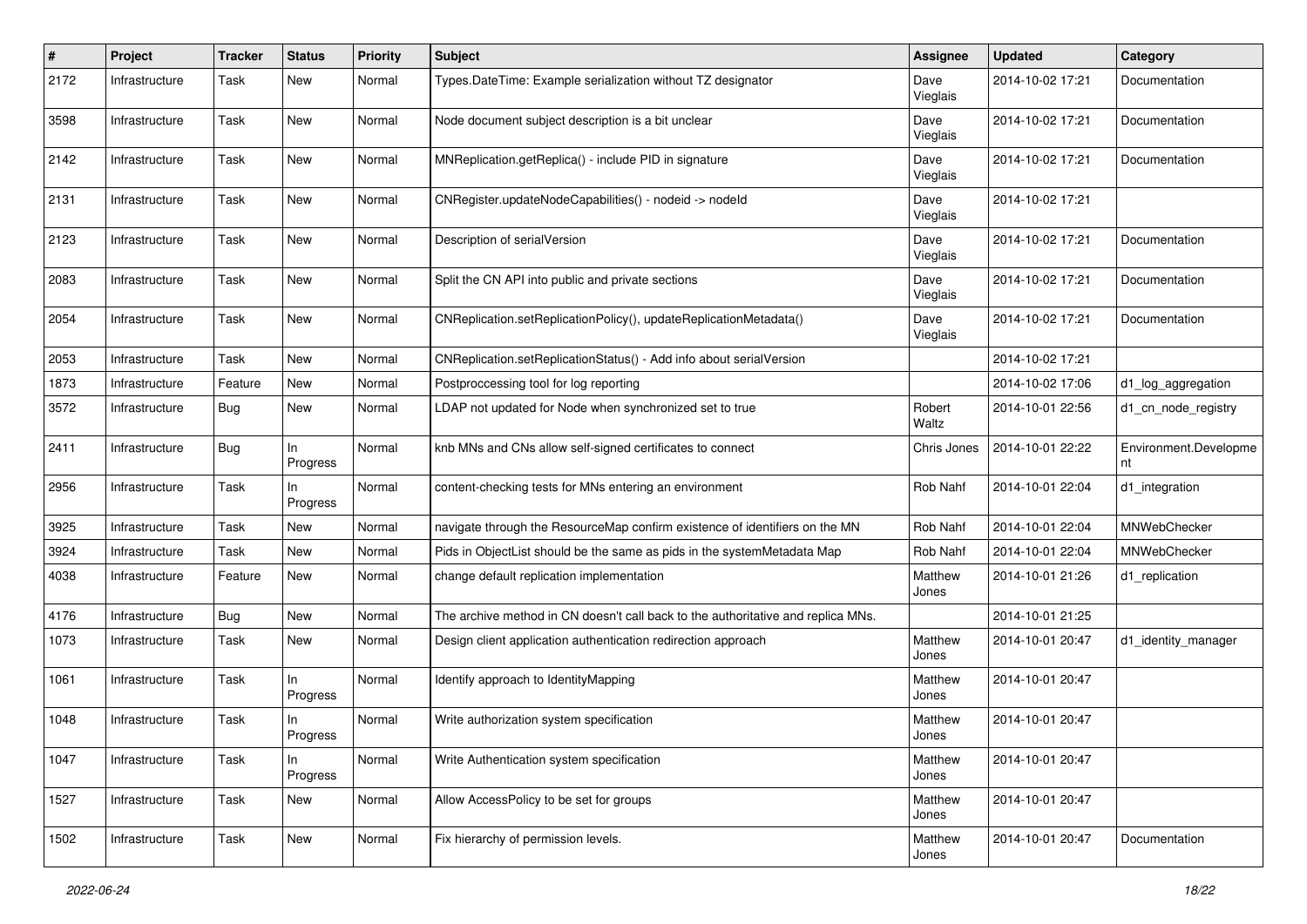| $\pmb{\#}$ | Project        | <b>Tracker</b> | <b>Status</b>   | <b>Priority</b> | <b>Subject</b>                                                         | <b>Assignee</b>  | <b>Updated</b>   | Category                         |
|------------|----------------|----------------|-----------------|-----------------|------------------------------------------------------------------------|------------------|------------------|----------------------------------|
| 1494       | Infrastructure | Task           | New             | Normal          | Create sequence diagrams for Authentication services.                  | Matthew<br>Jones | 2014-10-01 20:47 |                                  |
| 1485       | Infrastructure | Task           | New             | Normal          | Clean up authn requirements listing                                    | Matthew<br>Jones | 2014-10-01 20:47 |                                  |
| 1484       | Infrastructure | Task           | New             | Normal          | Decide on format for Principals                                        | Matthew<br>Jones | 2014-10-01 20:47 |                                  |
| 1474       | Infrastructure | Task           | <b>New</b>      | Normal          | Design verification process for new accounts                           | Matthew<br>Jones | 2014-10-01 20:47 |                                  |
| 1473       | Infrastructure | Task           | New             | Normal          | Make default access policy explicit in Authz docs.                     | Matthew<br>Jones | 2014-10-01 20:47 |                                  |
| 1472       | Infrastructure | Task           | New             | Normal          | Explain revocation policies via MN curator.                            | Matthew<br>Jones | 2014-10-01 20:47 |                                  |
| 2664       | Infrastructure | Task           | New             | Normal          | Create documentation for how transitivity is enacted for authorization | Matthew<br>Jones | 2014-10-01 20:47 | Authentication,<br>Authorization |
| 1471       | Infrastructure | Task           | New             | Normal          | Define implicit curator role at Member Nodes.                          | Matthew<br>Jones | 2014-10-01 20:47 |                                  |
| 1467       | Infrastructure | Task           | In<br>Progress  | Normal          | Complete d1_schema changes for Authz and Authn.                        | Matthew<br>Jones | 2014-10-01 20:47 | Documentation                    |
| 1482       | Infrastructure | Task           | <b>New</b>      | Normal          | Design mechanism to collapse two accounts into one                     | Matthew<br>Jones | 2014-10-01 20:47 |                                  |
| 1481       | Infrastructure | Task           | <b>New</b>      | Normal          | Clarify spec that groups can own objects                               | Matthew<br>Jones | 2014-10-01 20:47 |                                  |
| 1159       | Infrastructure | Task           | ln.<br>Progress | Normal          | Add description of Group creation and management to design specs.      | Matthew<br>Jones | 2014-10-01 20:47 |                                  |
| 6069       | Infrastructure | Story          | New             | Normal          | open ask.dataone.org sign-in to community                              | Dave<br>Vieglais | 2014-10-01 20:39 | Documentation                    |
| 6478       | Infrastructure | Task           | New             | Normal          | move mncheck VM to a different VMhost                                  | Dave<br>Vieglais | 2014-10-01 20:34 | MNWebChecker                     |
| 6399       | Infrastructure | Task           | New             | Normal          | set up release practice for the MNWebTester .war                       | Rob Nahf         | 2014-10-01 20:34 | MNWebChecker                     |
| 6398       | Infrastructure | Task           | <b>New</b>      | Normal          | update MNWebTest operations docs                                       | Rob Nahf         | 2014-10-01 20:34 | MNWebChecker                     |
| 6397       | Infrastructure | Task           | New             | Normal          | test that it works from standalone .war                                | Rob Nahf         | 2014-10-01 20:34 | MNWebChecker                     |
| 6396       | Infrastructure | Task           | In<br>Progress  | Normal          | embed jetty server in d1_integration to run WebTests locally           | Rob Nahf         | 2014-10-01 20:34 | MNWebChecker                     |
| 5145       | Infrastructure | Feature        | New             | Normal          | Consider including cert subject(s) in NotAuthorized exceptions         | Chris Jones      | 2014-09-25 17:44 | d1_cn_service                    |
| 6041       | Infrastructure | Bug            | New             | Normal          | obsoletedBy field serialized with newline after pid                    | Robert<br>Waltz  | 2014-09-25 17:36 |                                  |
| 4211       | Infrastructure | Bug            | New             | Normal          | Potential race condition between archive and replication               | Chris Jones      | 2014-09-25 17:19 | d1 cn service                    |
| 2033       | Infrastructure | Task           | New             | Normal          | Document hardware / CN administrators and their contact info           | Dave<br>Vieglais | 2014-09-24 18:29 | Management                       |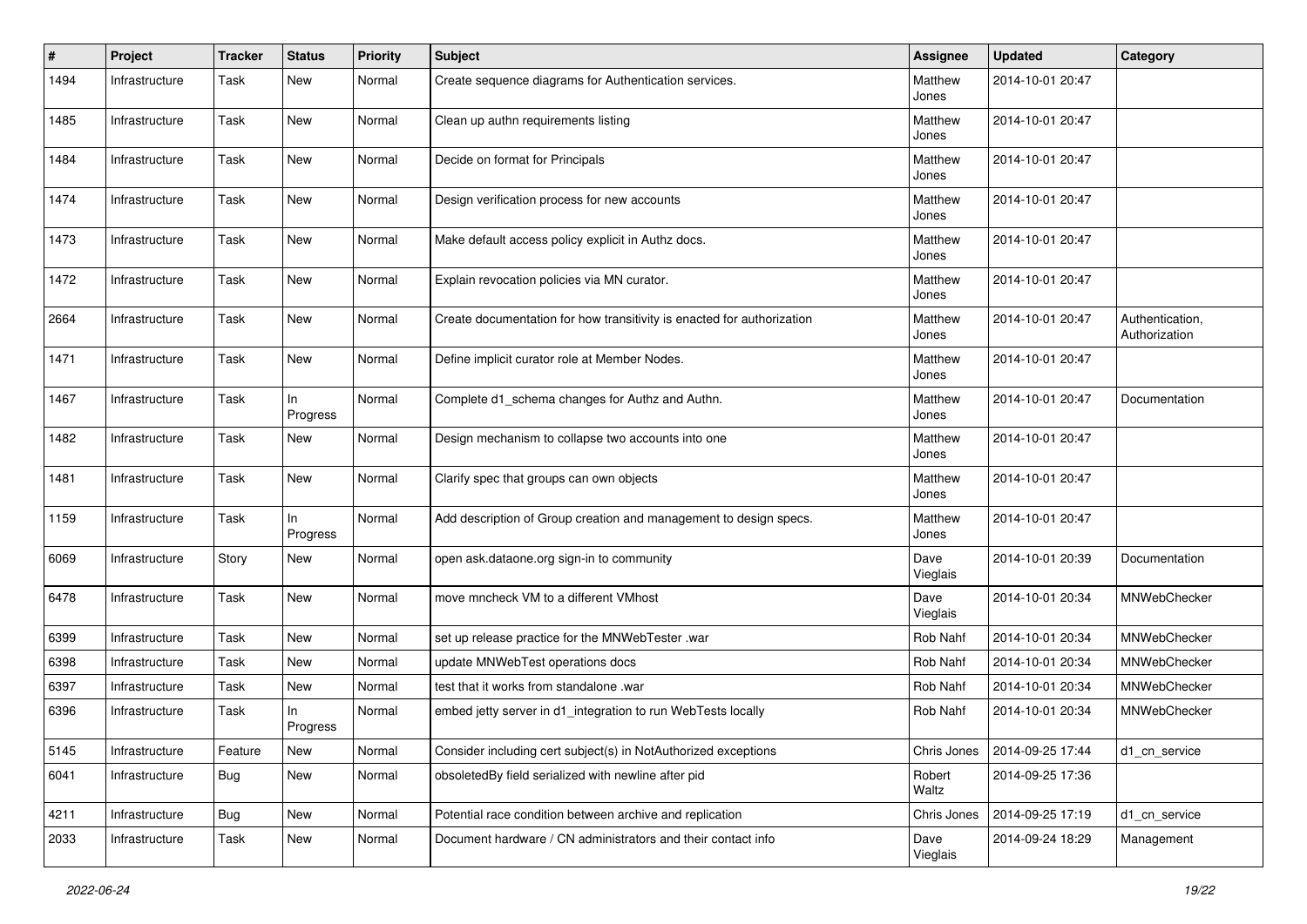| #    | Project        | <b>Tracker</b> | <b>Status</b>   | <b>Priority</b> | <b>Subject</b>                                                                                                   | Assignee         | <b>Updated</b>   | Category                  |
|------|----------------|----------------|-----------------|-----------------|------------------------------------------------------------------------------------------------------------------|------------------|------------------|---------------------------|
| 2031 | Infrastructure | Task           | <b>New</b>      | Normal          | Document the structure and interconnections of VM host hardware at UCSB                                          | Nick Outin       | 2014-09-24 18:29 | Hardware                  |
| 2029 | Infrastructure | Task           | New             | Normal          | Document VM specifications for replication MNs                                                                   | Dave<br>Vieglais | 2014-09-24 18:29 | Management                |
| 2028 | Infrastructure | Task           | New             | Normal          | Document VM specifications for CNs                                                                               | Dave<br>Vieglais | 2014-09-24 18:29 | Management                |
| 2030 | Infrastructure | Task           | <b>New</b>      | Normal          | Document the structure and interconnections of VM host hardware at UNM                                           | Dave<br>Vieglais | 2014-09-24 18:29 | Hardware                  |
| 2035 | Infrastructure | Task           | <b>New</b>      | Normal          | Design nagios system for monitoring CN locations                                                                 | Nick Outin       | 2014-09-24 18:29 | d1_monitor                |
| 4192 | Infrastructure | Task           | In.<br>Progress | Normal          | Notify MN implementations of the discrepancy in exception definition                                             | Dave<br>Vieglais | 2014-09-24 18:28 | Management                |
| 4190 | Infrastructure | Task           | New             | Normal          | Update architecture docs to import dataoneErrors.xsd                                                             | Dave<br>Vieglais | 2014-09-24 18:28 | Documentation             |
| 3811 | Infrastructure | Task           | <b>New</b>      | Normal          | Document the "non-standard" certificates being used for accessing content in<br>DataONE and it's member nodes    | Rob Nahf         | 2014-09-24 18:27 | <b>Support Operations</b> |
| 3810 | Infrastructure | Task           | New             | Normal          | Identify and setup location for user oriented operational docs                                                   | Dave<br>Vieglais | 2014-09-24 18:27 | <b>Support Operations</b> |
| 3881 | Infrastructure | Task           | <b>New</b>      | Normal          | 4.2.1.4 Definition of Verified User Lacking                                                                      | Dave<br>Vieglais | 2014-09-24 18:27 | Documentation             |
| 3880 | Infrastructure | Task           | New             | Normal          | 4.2.1.3 CILogon Extension Not Documented                                                                         |                  | 2014-09-24 18:27 | Environment.Production    |
| 3879 | Infrastructure | Task           | <b>New</b>      | Normal          | 4.2.1.2 Missing Policies and Expectations                                                                        |                  | 2014-09-24 18:27 | Environment.Production    |
| 3878 | Infrastructure | Task           | <b>New</b>      | Normal          | 4.2.1.1 Missing and Out-of-Date Documentation                                                                    | Dave<br>Vieglais | 2014-09-24 18:27 |                           |
| 3332 | Infrastructure | Task           | In.<br>Progress | Normal          | Revise use cases and add sample code                                                                             | Dave<br>Vieglais | 2014-09-24 18:27 | Documentation             |
| 3063 | Infrastructure | Task           | <b>New</b>      | Normal          | Change Mutability of Metadata documentation                                                                      | Dave<br>Vieglais | 2014-09-24 18:27 | Documentation             |
| 2688 | Infrastructure | Task           | <b>New</b>      | Normal          | Develop guidelines for how Subject entries are handled - creation, normalization,<br>comparison                  | Dave<br>Vieglais | 2014-09-24 18:27 | Documentation             |
| 3895 | Infrastructure | Task           | <b>New</b>      | Normal          | Can we add bugs to a task in a story?                                                                            |                  | 2014-09-24 18:27 |                           |
| 3894 | Infrastructure | Task           | New             | Normal          | This task contains all the bugs related to the story                                                             |                  | 2014-09-24 18:27 |                           |
| 3728 | Infrastructure | Task           | <b>New</b>      | Normal          | Update and augment architecture use cases to describe processes for property<br>changes on system metadata       | Dave<br>Vieglais | 2014-09-24 18:27 | Documentation             |
| 3511 | Infrastructure | Task           | New             | Normal          | Issue certificates from D1TestIntCA for stage environment nodes, and revoke<br>certificates signed by D1TestCA   | Chris Jones      | 2014-09-24 18:25 | <b>Support Operations</b> |
| 3510 | Infrastructure | Task           | New             | Normal          | Issue certificates from D1TestIntCA for sandbox environment nodes, and revoke<br>certificates signed by D1TestCA | Chris Jones      | 2014-09-24 18:25 | <b>Support Operations</b> |
| 3509 | Infrastructure | Task           | <b>New</b>      | Normal          | Issue certificates from D1TestIntCA for dev environment nodes, and revoke<br>certificates signed by D1TestCA     | Chris Jones      | 2014-09-24 18:25 | <b>Support Operations</b> |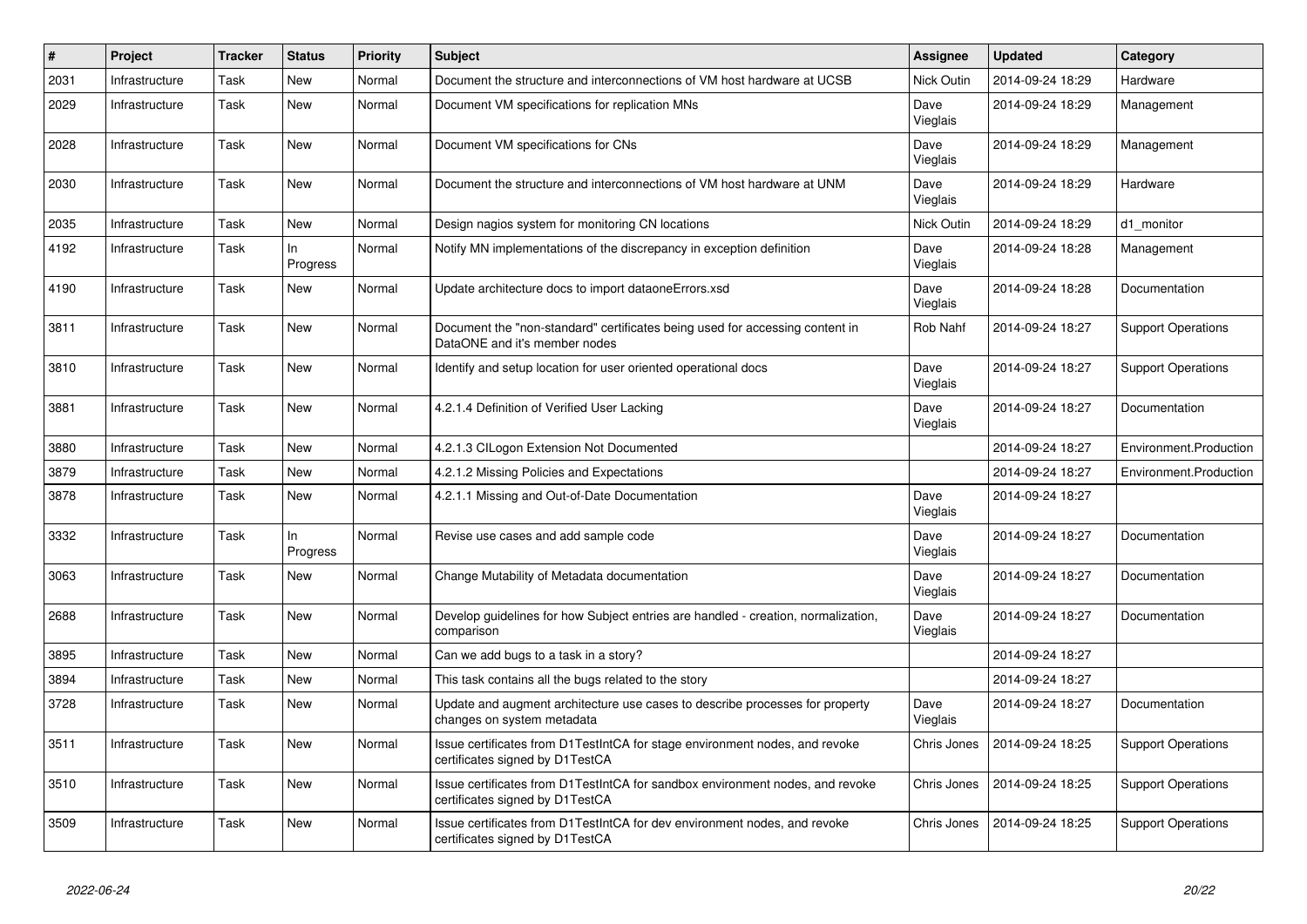| #    | Project        | <b>Tracker</b> | <b>Status</b>   | <b>Priority</b> | <b>Subject</b>                                                                                      | <b>Assignee</b>  | <b>Updated</b>   | Category                    |
|------|----------------|----------------|-----------------|-----------------|-----------------------------------------------------------------------------------------------------|------------------|------------------|-----------------------------|
| 4719 | Infrastructure | Task           | In<br>Progress  | Normal          | Replace CN client certificate                                                                       | Chris Jones      | 2014-09-24 18:14 | Environment.Production      |
| 4717 | Infrastructure | Task           | New             | Normal          | refresh client certificate for mn-unm-2.dataone.org                                                 |                  | 2014-09-24 18:14 |                             |
| 4716 | Infrastructure | Task           | In.<br>Progress | Normal          | refresh client certificate for urn:node:DRYAD                                                       | Chris Jones      | 2014-09-24 18:14 | Environment.Production      |
| 4715 | Infrastructure | Task           | In.<br>Progress | Normal          | Refresh client certificate for urn:node:CLOAKN                                                      | Chris Jones      | 2014-09-24 18:14 |                             |
| 4714 | Infrastructure | Task           | In<br>Progress  | Normal          | Refresh client certificate for MN urn:node:TFRI                                                     | Chris Jones      | 2014-09-24 18:14 | Environment.Production      |
| 4713 | Infrastructure | Task           | New             | Normal          | replace SSL cert fo cn-orc-1.dataone.org                                                            |                  | 2014-09-24 18:14 |                             |
| 4712 | Infrastructure | Task           | New             | Normal          | replace SSL cert for cn-ucsb-1.dataone.org                                                          |                  | 2014-09-24 18:14 |                             |
| 4711 | Infrastructure | Task           | New             | Normal          | replace SSL Certs for cn-unm-1.dataone.org                                                          |                  | 2014-09-24 18:14 |                             |
| 4675 | Infrastructure | Task           | <b>New</b>      | Normal          | Administratively delete those pids with the white spaces                                            |                  | 2014-09-24 18:09 |                             |
| 6394 | Infrastructure | Task           | New             | Normal          | Resolve SSL certificate connection errors for UNM Epscor Tier 4 MN in development                   | Chris Jones      | 2014-09-18 18:39 | <b>Support Operations</b>   |
| 6392 | Infrastructure | Decision       | New             | Normal          | CN getChecksum REST API design review                                                               | Dave<br>Vieglais | 2014-09-18 17:09 | Requirement                 |
| 6389 | Infrastructure | Task           | New             | Normal          | The version of com.googlecode.foresite-toolkit is 1.0-SNAPSHOT on the<br>d1_libclient_java releases |                  | 2014-09-18 00:42 |                             |
| 2585 | Infrastructure | Task           | In.<br>Progress | Normal          | Update Use Case 09                                                                                  | Skye<br>Roseboom | 2014-09-11 15:47 | d1_replication              |
| 6367 | Infrastructure | Task           | New             | Normal          | Update drive firmware on P2-1 UCSB SAN Array                                                        | Nick Outin       | 2014-09-08 20:19 | Hardware                    |
| 6250 | Infrastructure | Task           | New             | Normal          | CN methods return 500 ServiceFailure when called with bogus test data and without<br>certificates   | Chris Jones      | 2014-08-29 18:59 | d1 cn service               |
| 6168 | Infrastructure | Task           | New             | Normal          | CNAuthorization.setRightsHolder() returns 500 ServiceFailure                                        | Chris Jones      | 2014-08-29 16:01 | d1 cn service               |
| 6166 | Infrastructure | Task           | New             | Normal          | CNRead.getChecksum() returns Content-Type of text/csv while it should be an xml<br>type             | Chris Jones      | 2014-08-29 15:04 | d1 cn service               |
| 6067 | Infrastructure | Decision       | New             | Normal          | Should we configure Dependency Analyzer Plugin in Jenkins?                                          | Robert<br>Waltz  | 2014-08-22 03:58 | Environment.Developme<br>nt |
| 6034 | Infrastructure | Task           | In.<br>Progress | Normal          | d1_client_cli CCI 2.0 support                                                                       | Roger Dahl       | 2014-08-11 16:23 | d1 client cli               |
| 6033 | Infrastructure | Task           | In.<br>Progress | Normal          | d1_libclient_python CCI 2.0 support                                                                 | Roger Dahl       | 2014-08-11 16:22 | d1_libclient_python         |
| 6025 | Infrastructure | Task           | In<br>Progress  | Normal          | Implement support for CCI v2.0 in Python stack                                                      | Roger Dahl       | 2014-08-01 15:49 |                             |
| 6026 | Infrastructure | Task           | In<br>Progress  | Normal          | d1_common CCI 2.0 support                                                                           | Roger Dahl       | 2014-08-01 15:49 | d1_common_python            |
| 4098 | Infrastructure | Task           | New             | Normal          | Synchronization should allow valid replicas held by MNs to set obsoletedBy and<br>archive flags     | Dave<br>Vieglais | 2014-07-31 22:23 | d1_synchronization          |